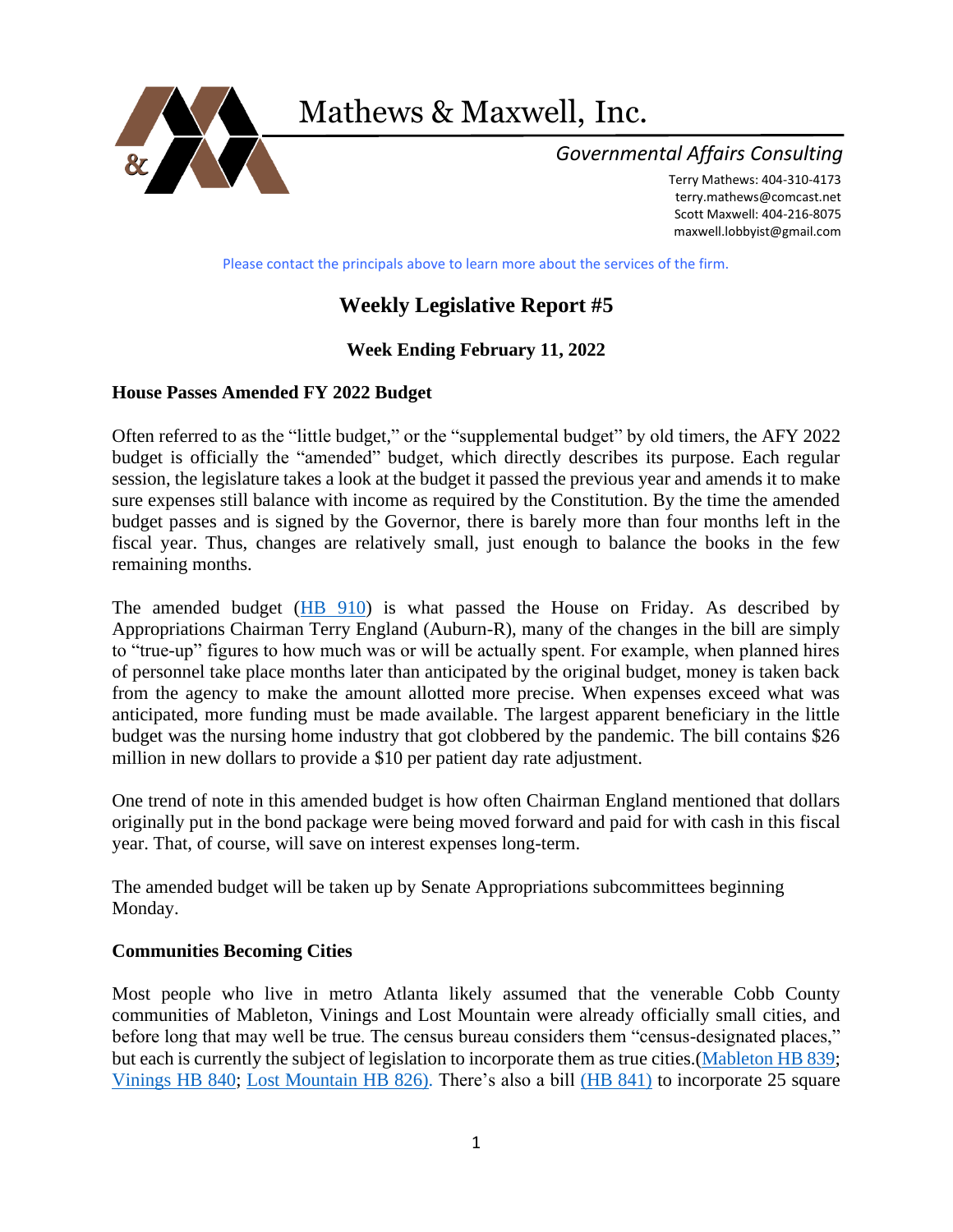miles of the eastern section of Cobb County (50,000 people) as the City of East Cobb. Each bill is at a separate step in the legislative process, but all are advancing.

One newly proposed city no longer moving through the process is that of Buckhead City. Both the Lt. Governor and the Speaker of the House have indicated that this proposal is dead for the current session. Buckhead City is different from the others mentioned above in that it would de-annex portions of an existing city – Atlanta. A week ago major businesses located in the heart of Buckhead made it clear they did not favor divorcing the City of Atlanta.

### **Legislature Studying Several Education Bills**

Sen. Marty Harbin of Tyrone ushered **SB 435** through the Senate Education and Youth Cmte. on Wednesday. The "Save Girl Sports Act" would make it unlawful for any school that competes with a public school from facilitating athletic programs that "permit a person of one gender to participate in an athletic program designated for persons of the opposite gender." [HB 1084](https://www.legis.ga.gov/legislation/61477) (Will Wade-R) passed out of a subcommittee, while [SB 377](https://www.legis.ga.gov/legislation/61345) (Bo Hatchett-R) was heard without a vote this week. Both are versions of "critical race theory" prohibitions that have been sweeping the country. Another bill, [HB 1217](https://www.legis.ga.gov/legislation/61773) (Chris Erwin-R), promising to filter out pornography and other obscene materials from internet and electronic devices in schools was introduced and assigned to the House Education Committee. And, finally, [SB 231](https://www.legis.ga.gov/legislation/59962) (Jason Anavitarte-R) cleared the Senate and is headed to the House for consideration. It would create a pilot program in certain charter schools, with cooperation from technical colleges, for people between ages 21 and 35 who have not received a high school diploma to do so.

### **Election Parity Perspective**

There are too many election related bills to comment on, but one in particular made news this week. Current law doesn't allow individual legislators to raise money while the General Assembly is in session. The appearance of malfeasance is too strong. However, incumbents have always complained that that rule gives challengers an advantage. Thus, Jeff Mullis (R-Chickamauga) the Rules Cmte. Chairman, amended [HB 333](https://www.legis.ga.gov/legislation/59399) (Chuck Efstration-R) which had been tabled at the end of last year's session. Efstration's Ethics in Government Act mainly dealt with how campaign money is raised and reported to the Ethics Commission. It was taken from the table and recommitted to the Rules Cmte. The Mullis amendment would change state law so that anyone running for state office would be prohibited from fundraising during the legislative session. The Rules Cmte. acted on the bill on a "do pass" motion, but it has not yet selected the bill for floor action. The House, of course, will still have the opportunity to agree (or not) with the changes made.

### **Heads Up! Bipartisanship Spotted**

It's worth mentioning whenever a concept under the gold dome receives complete bipartisan support. Two such bills moved through the Senate last week, receiving unanimous support on the Senate floor. [SB 370](https://www.legis.ga.gov/legislation/61301) (Bill Cowsert-R) would establish a tax credit for taxpayer's donations to qualified child support organizations, while also authorizing the Department of Family and Children Services to certify such foster child support organizations. The ultimate aim is to assist children who age out of foster care, but have no support to move on in life. [SB 361](https://www.legis.ga.gov/legislation/61292) (Larry Walker-R) would create a tax credit for donations made to local law enforcement foundations.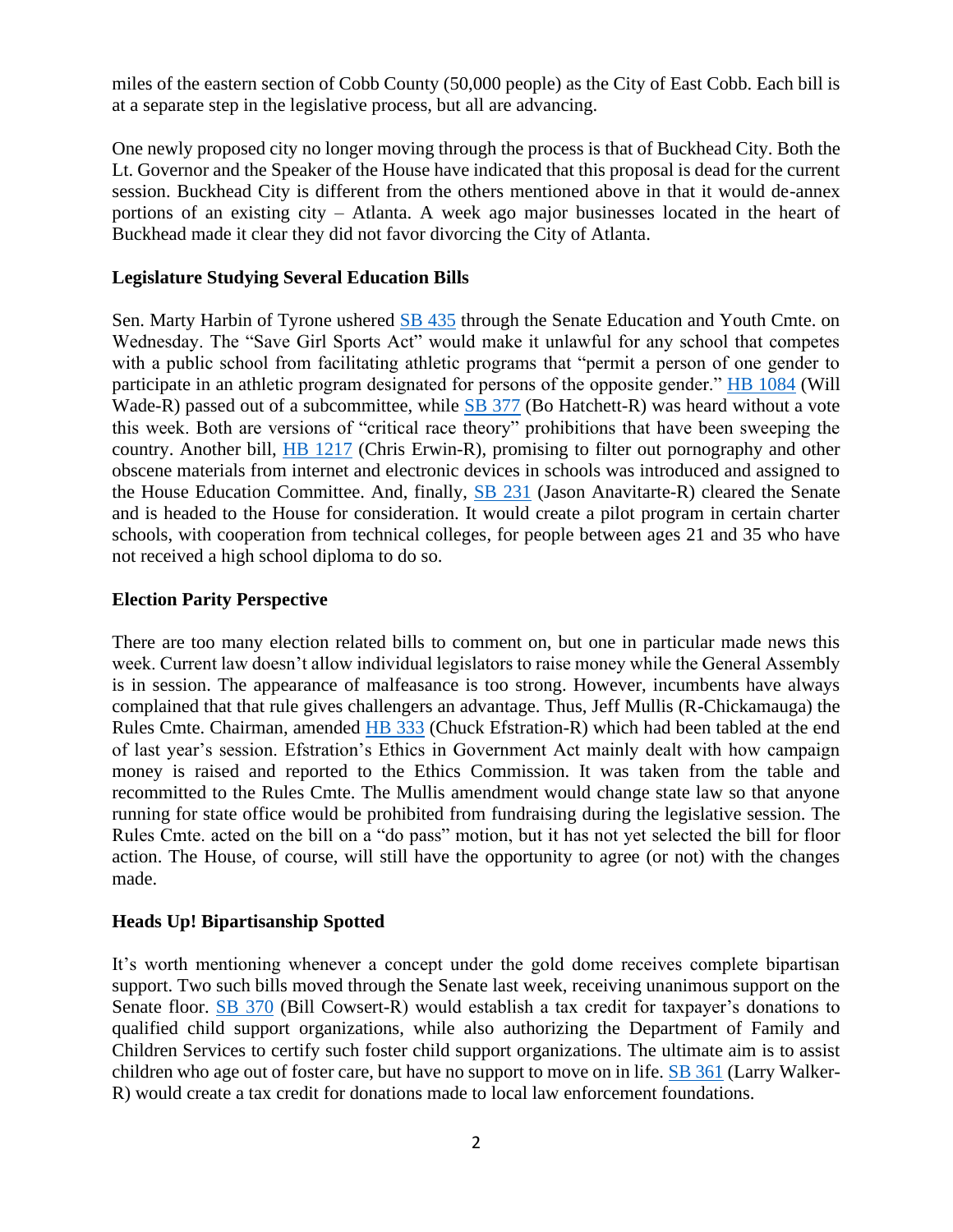In a somewhat unusual move, Lt. Gov. Geoff Duncan testified in committee in support of the bills. The measures now head over to the House where someone may query . . . "I thought the Constitution required revenue bills to originate in the House! Aren't tax credit bills tied to how we raise revenue?" Another tax credit bill that started in the Senate, [SB 330](https://www.legis.ga.gov/legislation/61078) (John Albers-R), benefitting living people who donate organs, was recently moved from the House Insurance Cmte. to the tax-writing Ways & Means Cmte.

### **Statistic of the Week**

From 2009 to 2020 there was not a single outbreak of illness attributed to the consumption of raw milk in Georgia, a state that prohibits the sale of unpasteurized milk for human consumption. During the same period in Pennsylvania, where the sale for human consumption is legal, there were 20 outbreaks of raw milk-related illness documented.

--Dr. Nick Place, Dean of the UGA College of Agriculture and Environmental Sciences (and a native of Pennsylvania), in testimony before the House Agriculture Committee considering [HB 1175](https://www.legis.ga.gov/legislation/61674) (Clay Pirkle-R).

### **Next Week**

The legislature is in session next week Monday through Thursday, taking us through legislative day 18. Friday is a recess day. The Senate will be taking up the AFY 2022 budget in various subcommittee hearings Monday. Late risers beware -- both the Community Health Subcommittee and the Criminal Justice/Public Safety Subcommittee hearings convene at 7:00 a.m.!

### **Legislative Tracking Report**

### **Tracking List**

Here are the bills we are tracking. New activity is noted in green. Click on the Bill Number to access the current version of the bill.

The 2022 Legislative Session is the second session of the 2021-2022 Term of the Georgia General Assembly. Therefore, bills not passed or defeated last session are carried over to the 2022 session. Bills tabled on the floor or pending in the House or Senate Rules Committees at adjournment sine die of the 2021 session have been recommitted to the committee from whence they came.

#### **Sections:**

[Aging](#page-3-0) [Behavioral/ Mental Health](#page-3-1) **[Business](#page-4-0)** [City & County Governments & Regional Commissions](#page-4-1) [Economic Development](#page-6-0) [Elections](#page-7-0) [Ethics](#page-12-0) [Gaming](#page-12-1) [Government](#page-14-0) [Public Health](#page-14-1) [Health –](#page-16-0) General **[Hospitals](#page-16-1)**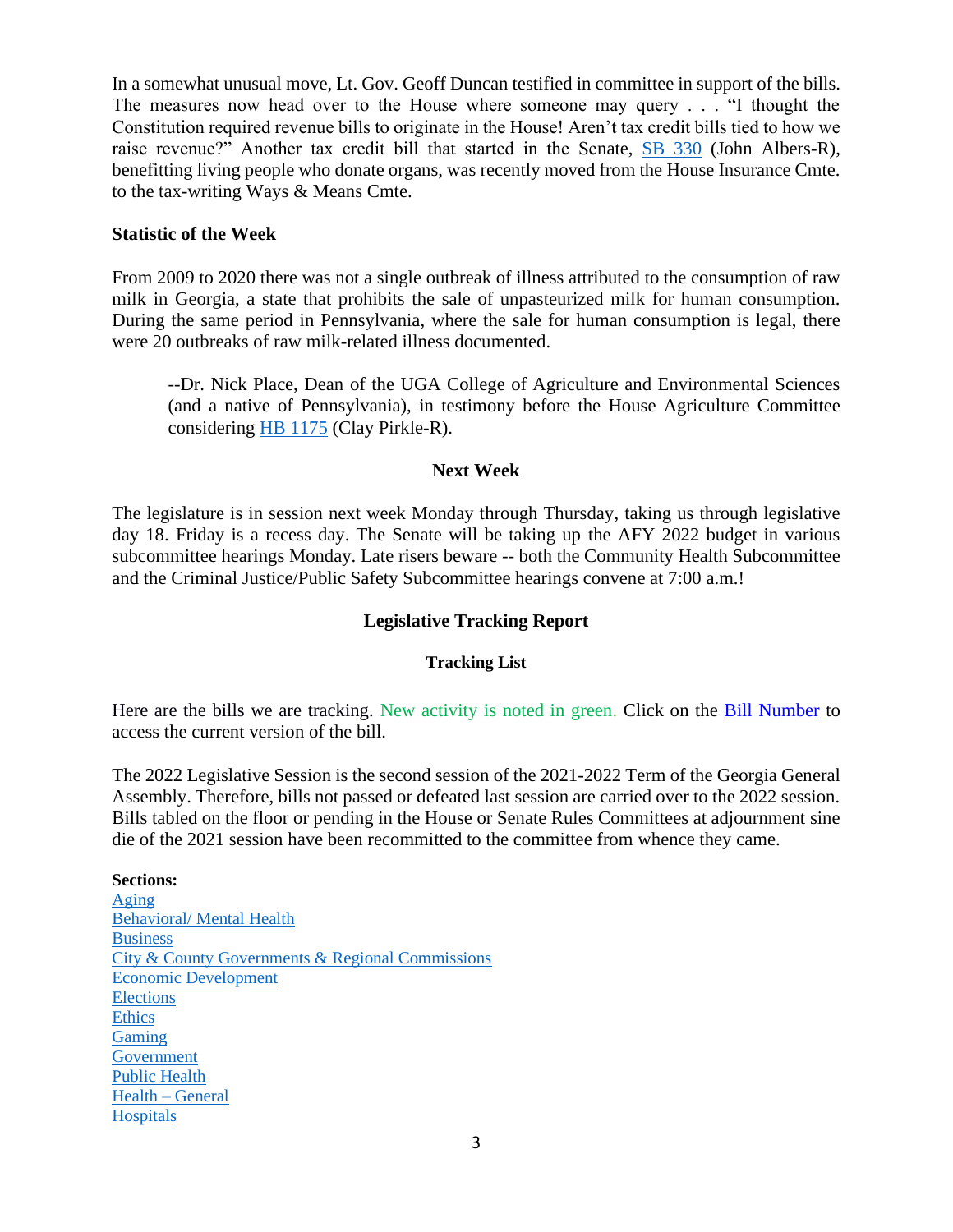**[Insurance](#page-17-0)** [Pharmaceuticals](#page-18-0) [Taxes](#page-19-0) [Transportation](#page-21-0)

#### **Aging**

<span id="page-3-0"></span>[HB 290,](https://www.legis.ga.gov/legislation/59302) Relating to regulation of hospitals and related institutions (Rep. Ed Setzler-R) Relating to regulation of hospitals and related institutions, so as to prohibit hospitals and nursing homes from instituting any policy during a declared public health emergency that limits patients' abilities to be visited by designated family members or friends as a condition precedent to obtaining or maintaining a permit to operate a hospital or nursing home. **Status:** Referred to Human Relations & Aging Cmte, Hearings Held, Passed Cmte by Substitute, Pending Rules Cmte, Passed House, Sent to Senate, Referred to Health & Human Services Cmte, Passed Cmte by Substitute, Pending Rules Cmte, Passed Senate, Sent to House, House Passed as Amended by the House, Sent to Senate for Agree/Disagree, Motion made to

Table, Tabled

[HB 605,](https://www.legis.ga.gov/legislation/59980) Relating to care and protection of indigent and elderly patients (Rep. Sharon Cooper-R) Relating to care and protection of indigent and elderly patients, so as to provide for authorized electronic monitoring in long-term care facilities. Status: Referred to Human Relations & Aging Cmte, Hearing Only, Passed Cmte by Substitute, Pending Rules Cmte, Passed House, Sent to Senate, Referred to Health & Human Services Cmte, Passed Cmte by Substitute, Pending Rules Cmte, Passed as Amended by the Senate, Sent to House for Agree/Disagree, House Disagreed

#### [HB 618,](https://www.legis.ga.gov/legislation/60017) Elderly abuse protections regarding wills (Rep. Bert Reeves-R)

Relating to execution and attestation, so as to provide for elder abuse protections regarding wills; to provide for a definition; to provide for requesting a judgment of validity; and to provide for the admissibility of facts; to provide for revocation. **Status:** Referred to Judiciary Cmte

#### [HB 628,](https://www.legis.ga.gov/legislation/60030) Central caregiver registry (Rep. John LaHood-R)

Relating to the central caregiver registry, so as to provide for criminal background checks on individuals independently retained to provide personal care services for elderly persons who reside in a personal care home or assisted living facility; to revise definitions; to provide for procedures and notification; and to provide for limited liability. **Status:** Referred to Human Relations and Aging

#### [HB 1304,](https://www.legis.ga.gov/legislation/61970) Georgia Caregivers Act (Rep. Lee Hawkins-R)

To create the "Georgia Caregivers Act" to require hospitals to provide patients with the opportunity to identify lay caregivers; to provide that no new private right of action is created. **Status:** Dropped in Hopper and will be assigned to Cmte Monday

#### **Behavioral/ Mental Health**

#### <span id="page-3-1"></span>[HB 1013,](https://www.legis.ga.gov/legislation/61365) Mental Health Parity Act (Rep. David Ralston-R)

Relating to courts, education, health, insurance, mental health, public officers and employees, and social services, respectively, so as to implement the recommendations of the Georgia Behavioral Health Reform and Innovation Commission. **Status:** Referred to Health & Human Services Cmte

[HB 403,](https://www.legis.ga.gov/legislation/61506) Enact "Georgia Behavioral Health and Peace Officer Co-Responder Act" (Sen. Ben Watson-R) Relating to mental health, so as to enact the "Georgia Behavioral Health and Peace Officer Co-Responder Act." **Status:** Referred to Health & Human Services Cmte, Passed Cmte by Substitute, Pending Rules Cmte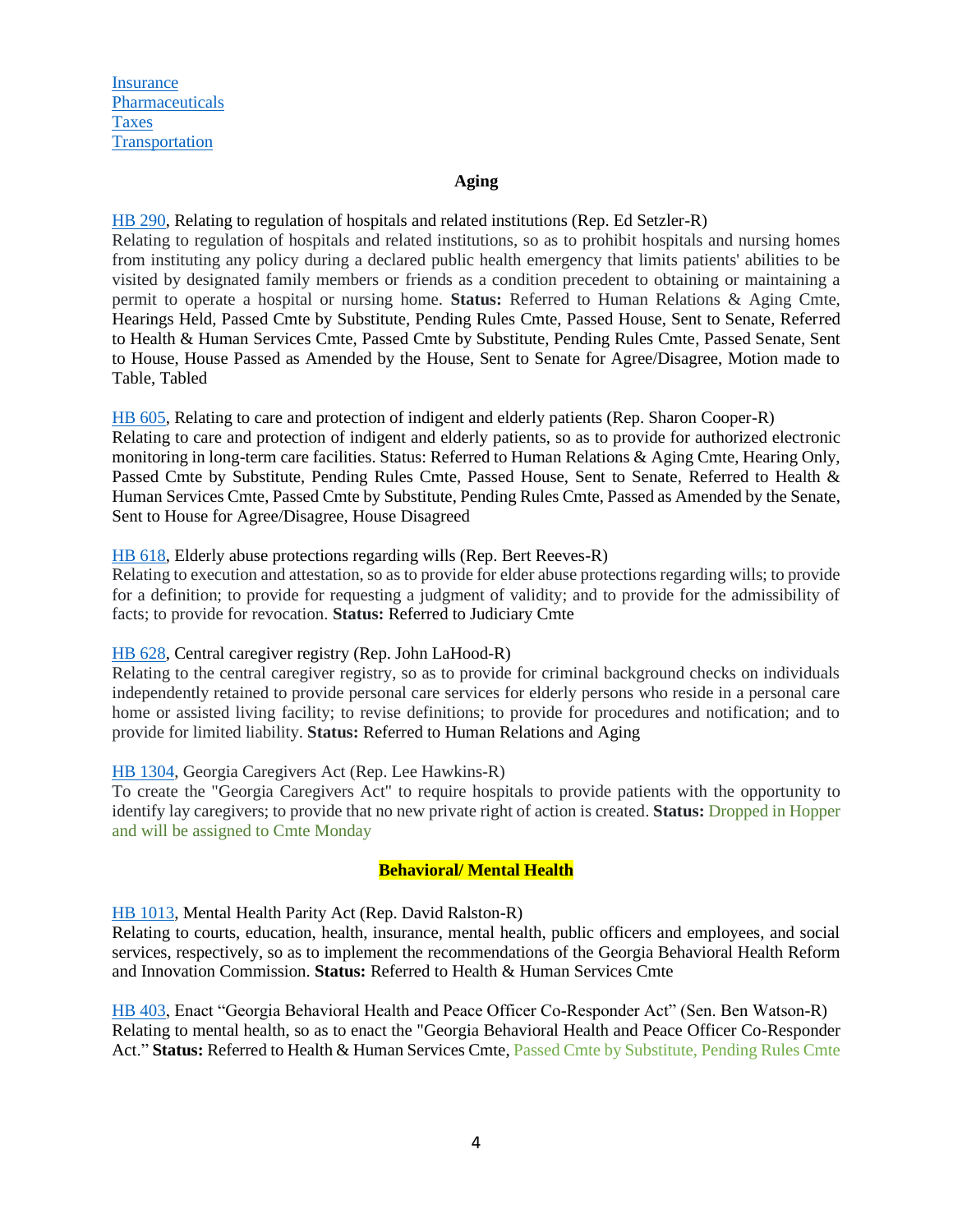#### **Business**

<span id="page-4-0"></span>[HB 961,](https://www.legis.ga.gov/legislation/61237) Torts; Authorize appointment of damages in single-defendant lawsuits (Rep. Chuck Efstration-R) Relating to reduction and apportionment of award or bar of recovery according to percentage of fault of parties and nonparties, so as to authorize apportionment of damages in single-defendant lawsuits; to provide for evidence of fault of nonparties. **Status:** Referred to Judiciary Cmte, Passed Cmte, Pending Rules Cmte

[HB 995,](https://www.legis.ga.gov/legislation/61325) Provide 5 days of sick leave to take care of immediate family (Rep. William Boddie-D) Relating to labor and industrial relations, so as to require employers to provide at least five days of sick leave for an employee that can be used for the care of immediate family members. **Status:** Referred to Industry and Labor Cmte

[HB 1091,](https://www.legis.ga.gov/legislation/61484) Land owner's liability if guns are prohibited (Rep. Marti Momtahan- R)

Relating to general provisions regarding liability of owners and occupiers of land, so as to revise the duty of an owner or occupier of land to an invitee when such owner or occupier prohibits the carrying or possession of weapons. **Status:** Referred to Judiciary Cmte

[HB 1176,](https://www.legis.ga.gov/legislation/61675) Enact Right to Repair Act (Rep. Clay Pirkle-R)

Relating to selling and other trade practices, so as to require a manufacturer to provide certain items necessary for diagnostic, maintenance, or repair services on digital products. **Status:** Referred to Agriculture & Consumer Affairs

[HB 1289,](https://www.legis.ga.gov/legislation/61907) Prohibit director of Environmental Protection Division from issuing permits for surface mining on Trail Ridge (Rep. Darlene Taylor-R)

Prohibit the director of the Environmental Protection Division of the Natural Resources Department from issuing, modifying, or renewing any permit or accepting any bond to conduct surface mining operations on the geological feature known as Trail Ridge between the St. Marys and Satilla Rivers for future permit applications and amendments; to provide for legislative findings. **Status:** Referred to Natural Resources & Environment Cmte

[SB 55](https://www.legis.ga.gov/legislation/59162)**,** To create the Family Medical Leave Fund (Sen. Gloria Butler-D)

To create the Family Medical Leave Fund; to provide for contributions to such fund; to provide for the promulgation of rules and regulations by the Department of Labor. **Status:** Referred to Insurance and Labor Cmte

[SB 189,](https://www.legis.ga.gov/legislation/59716) Civil Practice; separate trials for issues of liability and damage (Sen. Bill Cowsert-R) Relating to civil practice, so as to provide for separate trials for issues of liability and damages under certain circumstances; to provide considerations for making determinations as to whether to provide for separate trials. **Status:** Referred to Judiciary Cmte

[SB 190,](https://www.legis.ga.gov/legislation/59713) Relating to torts, so as to provide for the recovery and admissibility (Sen. Bill Cowsert-R) Relating to torts, so as to provide for the recovery and admissibility of special damages for medical and health care expenses. **Status:** Referred to Judiciary Cmte

#### **City & County Governments and Regional Commissions**

<span id="page-4-1"></span>[HB 328,](https://www.legis.ga.gov/legislation/59393) Public utilities; one-time right of way permit fee (Rep. Martin Momtahan-R)

Relating to telephone service general provisions, so as to establish a one-time right of way permit fee and reduce annual right of way use fees as due compensation paid to municipal authorities by telephone companies that do not have retail, end user customers located within the boundaries of the municipal authority; to provide certain notice requirements; and to establish a civil penalty. **Status:** Referred to Energy, Utilities and Telecommunications, Passed Cmte by Substitute, Pending Rules Cmte, Passed House,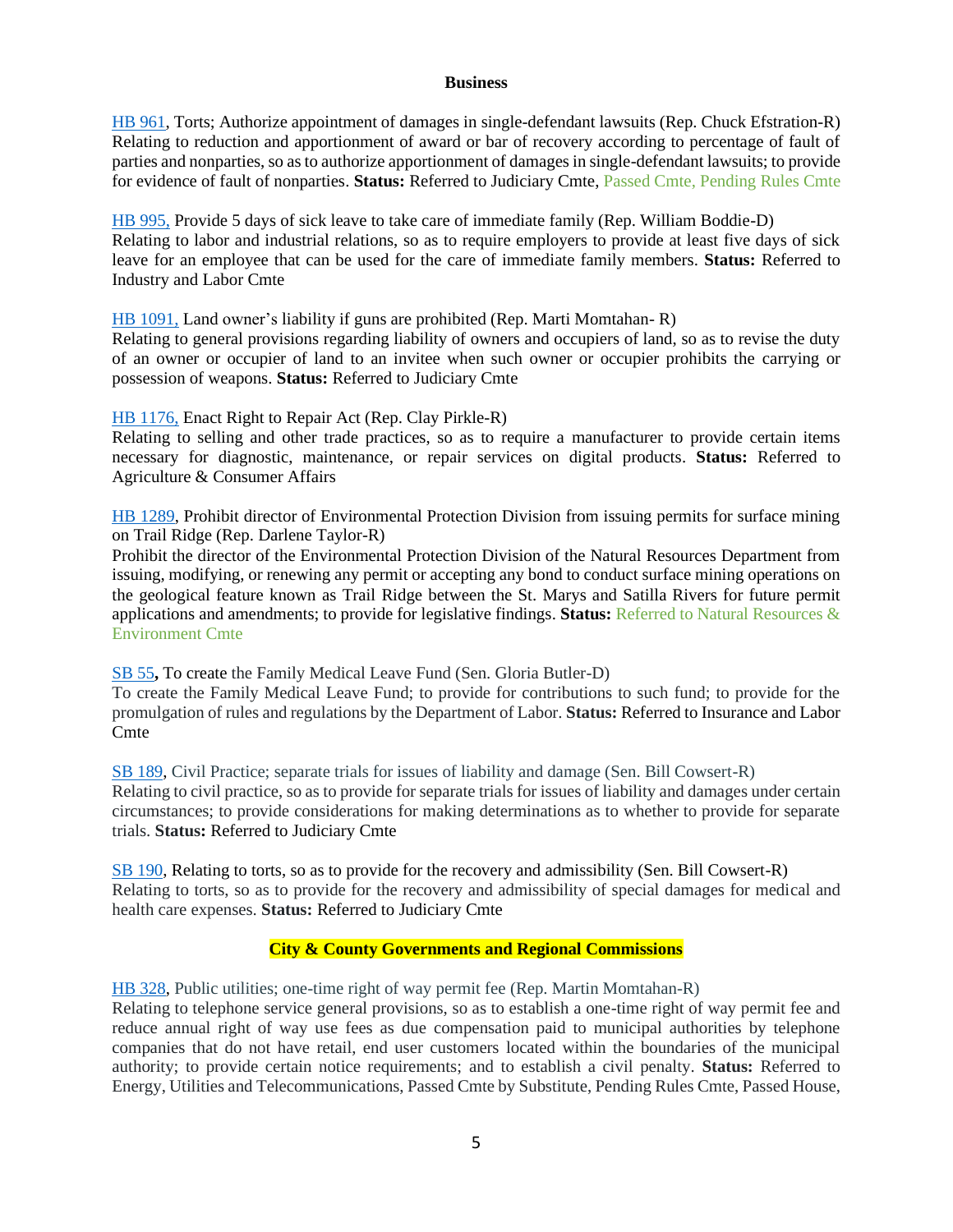Sent to Senate, Referred to Regulated Industries and Utilities Cmte, Cmte Tabled, Taken off Table, Passed Cmte by Substitute, Pending Rules Cmte, Senate Passed as Amended, Sent to House for Agree/Disagree

[HB 302,](https://www.legis.ga.gov/legislation/59342) Require that proceeds of local government regulatory fees be used for regulatory activity (Rep. Martin Momtahan-R)

Relating to general provisions regarding specific, business, and occupation taxes, so as to require that the proceeds of local government regulatory fees be used to pay for regulatory activity and not general operations; to revise the list of professions which may be subject to such regulatory fees; to remove provisions authorizing calculation of regulatory fees for new construction, renovation, and other construction projects. **Status:** Referred to Ways & Means Cmte, House Postponed, Passed/Adopted By Substitute in House, Sent to Senate, Referred to Finance Cmte

[HB 60,](https://www.legis.ga.gov/legislation/58867) Georgia Educational Scholarship Act (Rep. Wes Cantrell-R)

Relating to education, so as to provide for the establishment of educational scholarship accounts; to provide for qualified education expenses; to provide for qualifications for students to participate in the account program. **Status:** Referred to Educational Cmte, Passed Cmte by Substitute, Pending Rules Cmte, Withdrawn from Rules Calendar, Recommitted to Rules Cmte, Referred to Education Cmte, Passed Cmte by Substitute

[HB 107,](https://www.legis.ga.gov/legislation/58954) Workforce Development Board Meetings (Rep. Carolyn Hugley-R) Local workforce development board to conduct meetings via teleconference. **Status:** Referred to Governmental Affairs Cmte

[HB 854,](https://www.legis.ga.gov/legislation/60883) Incorporate City of Buckhead City (Rep. Todd Jones-R) To incorporate the City of Buckhead. **Status:** Referred to Governmental Affairs Cmte

[HB 933,](https://www.legis.ga.gov/legislation/61169) Remove provisions, keeping ballots and election documents under seal (Rep. Shaw Blackmon-R) Relating to elections and primaries generally, to revise provisions related to the retention and preservation of ballots and other election documents; to remove provisions for keeping such ballots and documents under seal; to provide for the inspection of such ballots and documents under certain conditions. **Status**: Referred to Governmental Affairs Cmte

[HB 934,](https://www.legis.ga.gov/legislation/61170) Special district transportation sales and use tax (Rep. Rob Leverett-R)

Relating to the special district mass transportation sales and use tax, to provide for the maximum amount and time frame for the collection of such tax when an intergovernmental agreement has been entered into between a county and municipality. **Status:** Referred to Ways and Means Cmte

[HB 1044,](https://www.legis.ga.gov/legislation/61395) Creation of regional development authorities (Rep. Clay Pirkle-R)

Relating to development authorities, so as to provide for the creation of regional development authorities; to provide an enhancement for the jobs tax credit for such authorities. **Status:** Referred to Economic Development & Tourism Cmte, Passed Cmte by Substitute, Pending Rules Cmte

[HB 1085,](https://www.legis.ga.gov/legislation/61478) Allow instant run off voting (Rep. Joseph Gullett-R)

Relating to primaries and elections generally, so as to provide for the option for municipalities to adopt and use instant runoff voting for their elections. **Status:** Referred to Governmental Affairs Cmte

[HB 1180,](https://www.legis.ga.gov/legislation/61679) Revise provisions for appointment of nonpublic members to regional commissions (Rep. John Corbett-R)

Relating to regional commissions, so as to revise provisions regarding the appointment of nonpublic members to the regional commission councils; to provide for executive committees for each regional commission council; to provide for filing audits with the Department of Community Affairs. **Status:**  Referred to Governmental Affairs Cmte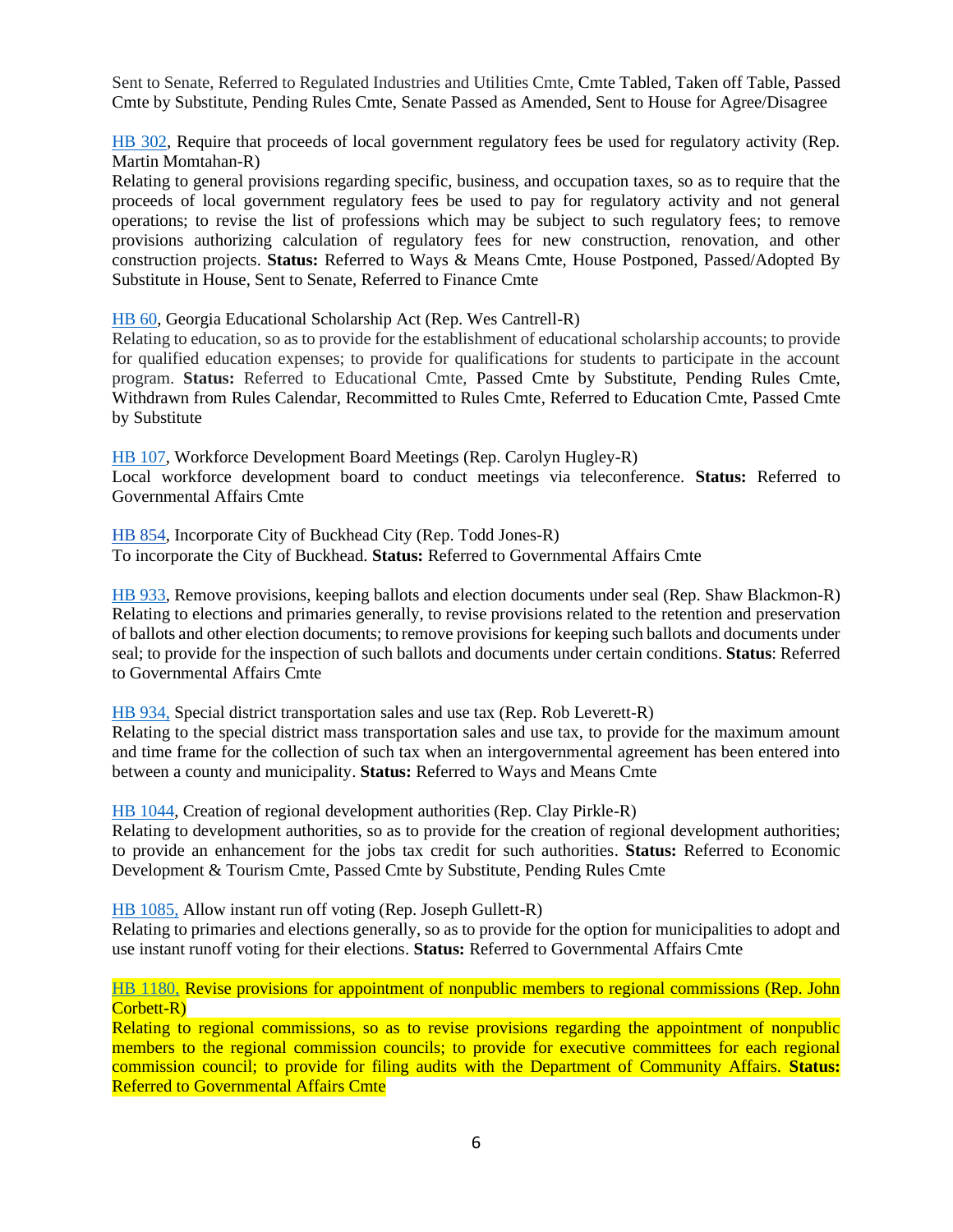[HB 1037,](https://www.legis.ga.gov/legislation/61388) Establish state-wide peer workforce navigator pilot program (Rep. William Boddie-D) Relating to administration of employment security, so as to provide for the development and implementation of a state-wide peer workforce navigator pilot program; to provide for definitions; to provide for program standards and qualifications; to provide for annual reporting by the Commissioner of Labor. **Status:** Referred to Industry and Labor Cmte

[HB 1237,](https://www.legis.ga.gov/legislation/61831) Change description of the commissioner districts (Rep. Clay Pirkle-R)

Change the description of the commissioner districts; to provide for definitions and inclusions; to provide for continuation in office of current members; to provide for effective dates. **Status:** Referred to Intragovernmental Coordination Cmte, Passed Cmte by Substitute, Pending Rules Cmte, House Passed, Sent to Senate

[HR 594,](https://www.legis.ga.gov/legislation/61258) Temporary tax relief to properties damaged or destroyed by a disaster or located in a nationally declared disaster area (Rep. Lynn Smith-R)

Proposing an amendment to the Constitution of the State of Georgia so as to provide that county and municipal governing authorities shall be authorized to grant temporary tax relief to properties severely damaged or destroyed as a result of a disaster and located within a nationally declared disaster area; to provide for related matters; to provide for the submission of this amendment for ratification or rejection. **Status:** Referred to Ways & Means Cmte

[SB 95,](https://www.legis.ga.gov/legislation/59336) Conditions for meetings to be held by teleconference (Sen. Frank Ginn-R)

Relating to state government, so as to provide conditions for meetings and public hearings to be held by teleconference in emergency conditions; and to provide conditions for certain agency members to participate in nonemergency meetings by teleconference. **Status:** Referred to Government Oversight Cmte, Passed Cmte, Pending Rules Cmte, Senate Passed, Sent to House, Referred to Governmental Affairs Cmte, Passed Cmte by Substitute, Pending Rules Cmte, On House Rules Calendar, House Recommitted to Rules Cmte, Defeated in House, House Voted to Reconsider its Action, Reconsideration Passed, Recommitted to House General Calendar, House Adopted Reconsideration, Passed House by Substitute, Sent to Senate

[SB 324,](https://www.legis.ga.gov/legislation/60999) Incorporate City of Buckhead City (Sen. Brandon Beach-R) To incorporate the City of Buckhead. **Status:** Referred to Urban Affairs Cmte

[SB 331,](https://www.legis.ga.gov/legislation/61082) Restrictions on local governments' control on businesses (Sen. John Albers-R) Relating to minimum wage law, so as to prohibit the regulation of employee work hours, scheduling, and output by local government entities. **Status:** Referred to Insurance & Labor Cmte, Hearing Only, Passed Cmte by Substitute, Pending Rules Cmte

[SB 494,](https://www.legis.ga.gov/legislation/62020) Prohibit certain use restrictions on residential dwellings (Sen. Steve Gooch-R)

Relating to local government, so as to prohibit certain use restrictions on residential dwellings; to provide for definitions; to provide a limited waiver of sovereign immunity; to provide for interest prior to judgment; to provide for revocation of qualified local government status for a violation; to provide for reinstatement of qualified local government status under certain conditions; to provide for the promulgation of rules and regulations. **Status:**

<span id="page-6-0"></span>[SR 26,](https://www.legis.ga.gov/legislation/59033) An amendment to the Constitution to authorize GO Bonds (Sen. Tyler Harper-R)

Proposing an amendment to the Constitution to authorize the state to incur general obligation debt in order to make loans or grants to certain counties, cities, local authorities and local commissions that own airports. **Status:** Referred to Appropriations Cmte, Passed by the Appropriations Transportation Subcmte, Pending Appropriations Cmte, Passed Cmte, Sent to Rules Cmte, On Senate Rules Calendar, Senate Tabled, Taken Off Table, Recommitted to Appropriations Cmte

### **Economic Development**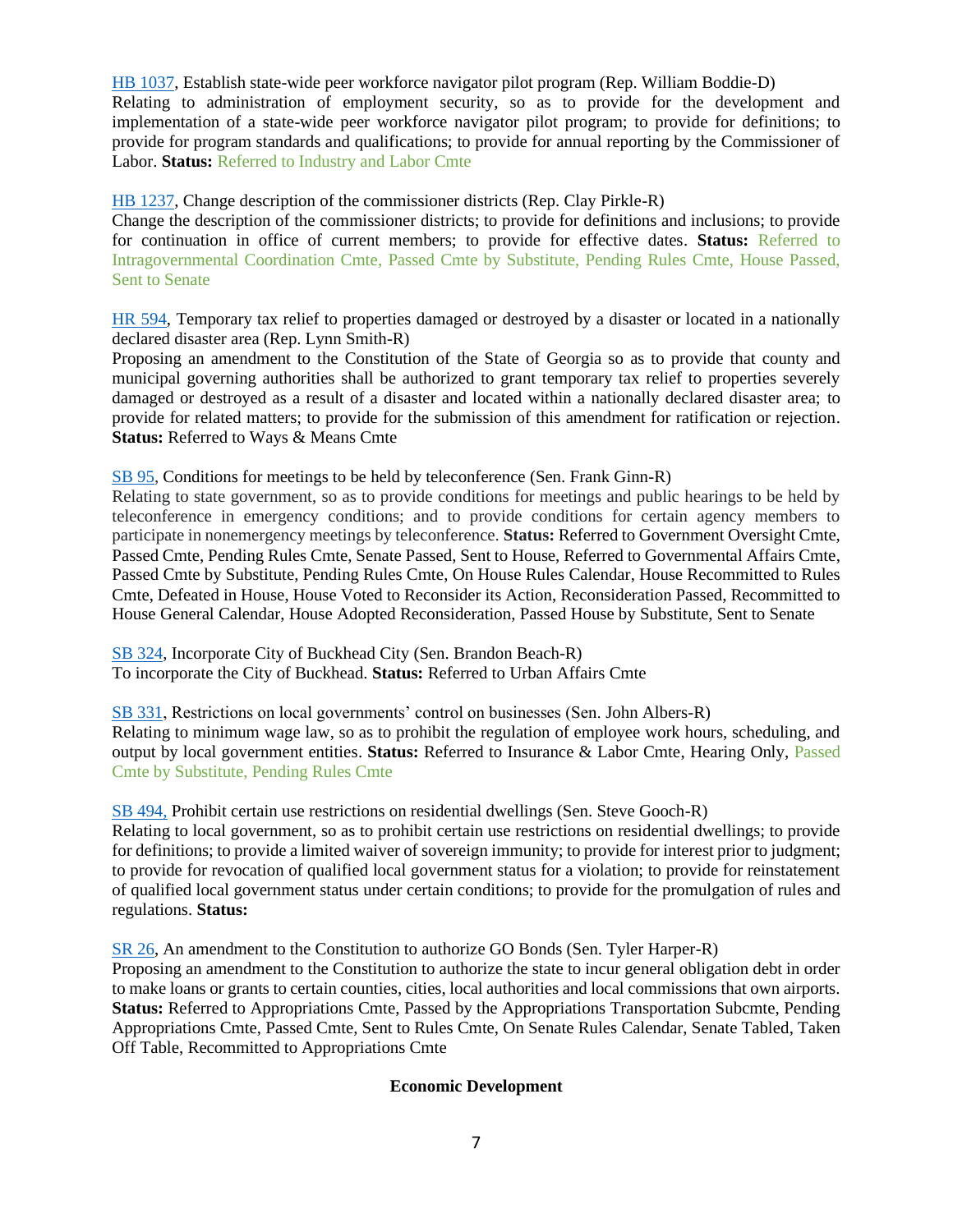[HB 359,](https://www.legis.ga.gov/legislation/59459) Projects of regional significance sales tax exemption (Rep. Bruce Williamson-R) Relating to exemptions from state sales and use taxes, so as to extend the sunset date for the exemption for projects of regional significance. **Status:** Referred to Ways & Means Cmte

### [HB 500,](https://www.legis.ga.gov/legislation/59780) Georgia Agribusiness and Rural Jobs Act (Rep. James Burchett-R)

Relating to the "Georgia Agribusiness and Rural Jobs Act," so as to provide for a second round of funding and period for applications; to increase an application fee and provide for an annual maintenance fee. **Status:** Referred to Ways & Means Cmte

### [SB 65,](https://www.legis.ga.gov/legislation/59217) Universal Access Fund (Sen. Steve Gooch-R)

Relating to public utilities so as to provide for funding of the deployment for certain communication services throughout the state, so as to allow for funds to be used for deployment of broadband services. **Status:** Referred to Regulated Industries & Utilities Cmte

[SB 483,](https://www.legis.ga.gov/legislation/61949) Revise Article 3 relating to bona fide coin operated amusement machines (Sen. Jeff Mullis-R) Relating to lottery for education, so as to comprehensively revise Article 3, relating to bona fide coin operated amusement machines. **Status:** Referred to Regulated Industries & Utilities Cmte

#### **Elections**

<span id="page-7-0"></span>[HB 62,](https://www.legis.ga.gov/legislation/58875) Relating to primaries and elections generally (Rep. Joseph Gullett-R) Relating to primaries and elections generally, so as to prohibit boards of elections, boards of elections and registration, local election superintendents, and county boards of registrars from accepting or expending private funds; to provide that such local elections officials can only accept lawful appropriations of public funds or authorized fees. **Status:** Referred to Special Cmte on Election Integrity

### [HB 64,](https://www.legis.ga.gov/legislation/58877) Relating to primaries and elections generally (Rep. Houston Gaines-R)

Relating to primaries and elections generally, so as to provide for the manner of handling the death of a candidate prior to a nonpartisan election; to provide that no candidate shall take or be sworn into any elected public office unless such candidate has received a majority of the votes cast for such office except as otherwise provided by law. **Status:** Referred to Special Cmte on Election Integrity, Hearing Only

#### [HB 113,](https://www.legis.ga.gov/legislation/58960) Relating to primaries and elections generally (Rep. Kimberly Alexander-D)

Relating to primaries and elections generally, so as to provide for same day registration and voting. **Status:** Referred to Special Cmte on Election Integrity

#### [HB 132,](https://www.legis.ga.gov/legislation/59002) Relating to primaries and elections generally (Rep. Mesha Mainor-D)

Relating to primaries and elections generally, so as to provide for written operating procedures for elections and voter registration activities in each county; to provide for State Election Board approval; to provide for contents and scope of procedures; to provide for sanctions for failure to submit acceptable operating procedures. **Status:** Referred to Special Cmte on Election Integrity

### [HB 136,](https://www.legis.ga.gov/legislation/59007) Relating to primaries and elections generally (Rep. Eddie Lumsden-R)

Relating to primaries and elections generally, so as to provide for the appointment of acting election superintendents in the event of a vacancy or incapacitation in the office of judge of the probate court of counties without a board of elections. **Status:** Referred to Special Cmte on Election Integrity

### [HB 227,](https://www.legis.ga.gov/legislation/59191) Relating to elections and primaries (Rep. Lee Hawkins-R)

Relating to elections and primaries so as to provide for submission of identification in connection with absentee ballot applications; to provide for the submission of photocopies of voter identification for absentee ballot applications. **Status:** Referred to Special Cmte on Election Integrity

[HB 228,](https://www.legis.ga.gov/legislation/59192) Relating to presentation of identification to poll worker (Charlice Byrd-R)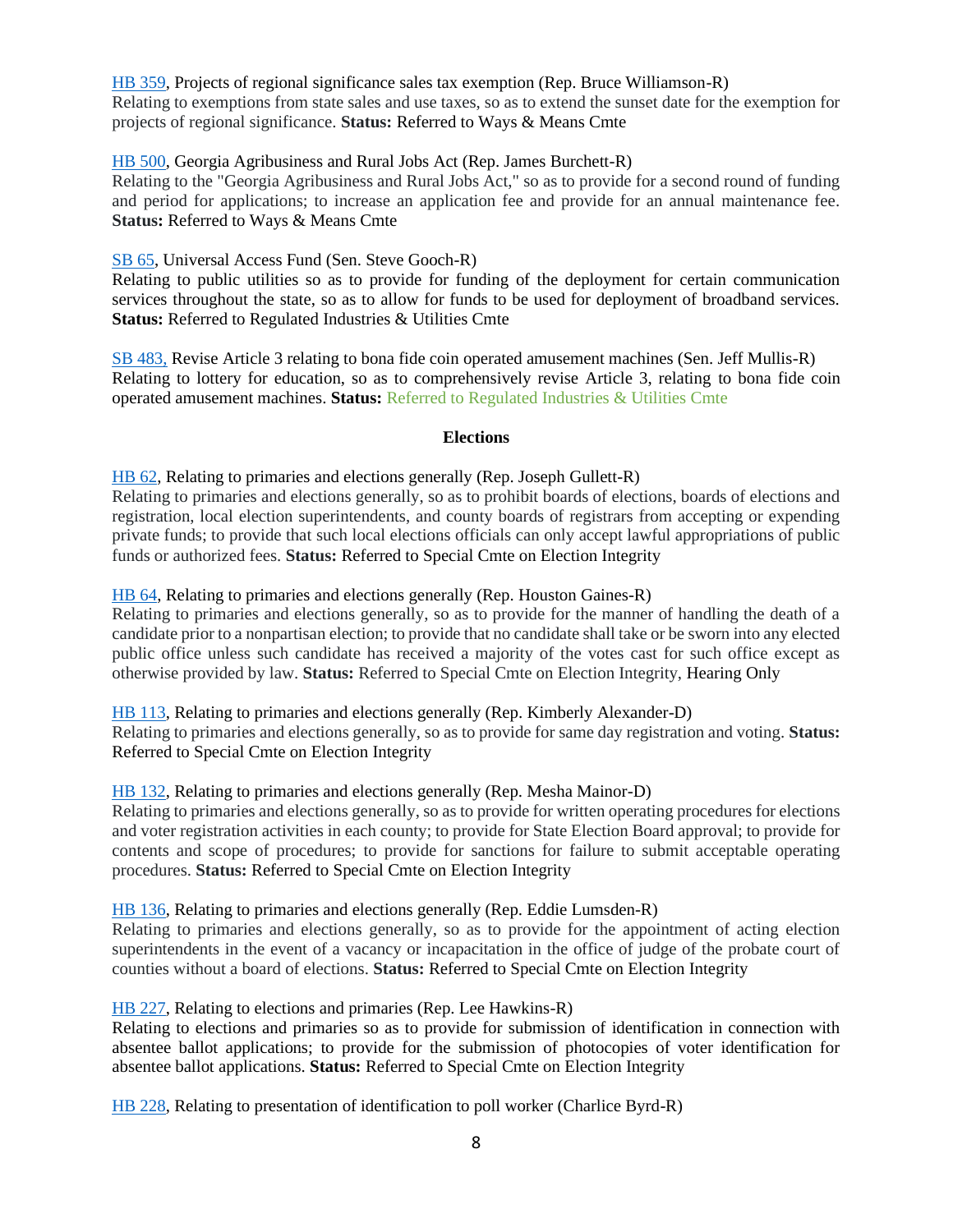Relating to presentation of identification to poll workers, form of proper identification, so as to require the term Bearer Not a U.S. Citizen. **Status:** Referred to Special Cmte on Election Integrity

[HB 267,](https://www.legis.ga.gov/legislation/59267) Relating to elections and primaries generally (Rep. Brad Thomas-R)

Relating to elections and primaries generally, so as to provide that persons who register to vote by mail shall vote for the first time in person. **Status:** Referred to Special Cmte on Election Integrity

[HB 270,](https://www.legis.ga.gov/legislation/59276) Relating to elections and primaries generally (Rep. Barry Fleming-R)

Relating to elections and primaries generally, so as to provide for the time periods for the mailing and issuance of absentee ballots. **Status:** Referred to Special Cmte on Election Integrity, Passed Cmte, Pending Rules Cmte, Recommitted to Special Cmte on Election Integrity, Passed Cmte by Substitute, Pending Rules **Cmte** 

[HB 280,](https://www.legis.ga.gov/legislation/59290) Relating to elections and primaries (Rep. William Boddie-D)

Relating to primaries and elections, so as to eliminate certain electors list maintenance activities. **Status:** Referred to Special Cmte on Election Integrity

[HB 284,](https://www.legis.ga.gov/legislation/59294) Relating to elections and primaries generally (Rep. Wes Cantrell-R) Relating to elections and primaries generally, so as to provide that counties and municipalities may choose to utilize instant run-off voting under certain circumstances. **Status:** Referred to Special Cmte on Election Integrity

[HB 285,](https://www.legis.ga.gov/legislation/59295) Relating to elections and primaries (Rep. Wes Cantrell-R)

Relating to elections and primaries, so as to provide for instant-run-off voting in the election of presidential electors; to provide for the implementation of the instant run-off voting. Status: Referred to Special Cmte on Election Integrity

[HB 325,](https://www.legis.ga.gov/legislation/59390) Relating to elections and primaries generally (Rep. Martin Momtahan-R) Relating to elections and primaries generally, so as to revise the definition of "absentee elector"; to provide for reasons for voting by absentee ballot; and to provide for certain exceptions. **Status:** Referred to Special Cmte on Election Integrity

[HB 326,](https://www.legis.ga.gov/legislation/59391) Relating to elections and primaries generally (Rep. Martin Momtahan-R)

Relating to elections and primaries generally, so as to provide that voting devices or systems used in primaries, elections, and runoffs in this state shall not utilize any form of wireless network cards or wireless technology; to provide for the removal or disabling of such cards or technology before using such systems or devices in voting. **Status:** Referred to Special Cmte on Election Integrity

[HB 365,](https://www.legis.ga.gov/legislation/59465) Relating to elections and primaries generally (Rep. Rick Williams-R)

relating to elections and primaries generally, so as to provide that printed absentee ballot applications shall have the election cycle for which they are to be used printed on the application. **Status:** Referred to Special Cmte on Election Integrity

[HB 366,](https://www.legis.ga.gov/legislation/59466) Relating to primaries and elections generally (Rep. Martin Momtahan-R)

Relating to primaries and elections generally, so as to provide that persons desiring to register to vote or update their voter registration through an application for a driver's license or identification card shall be required to affirmatively indicate such desire on such application. **Status:** Referred to Special Cmte on Election Integrity

[HB 373,](https://www.legis.ga.gov/legislation/59506) Relating to elections and primaries generally (Rep. Rick Jasperse-R)

Relating to elections and primaries generally, so as to provide that county registrars shall obtain monthly from the coroner, judge of the probate court, and funeral homes in the county identifying information about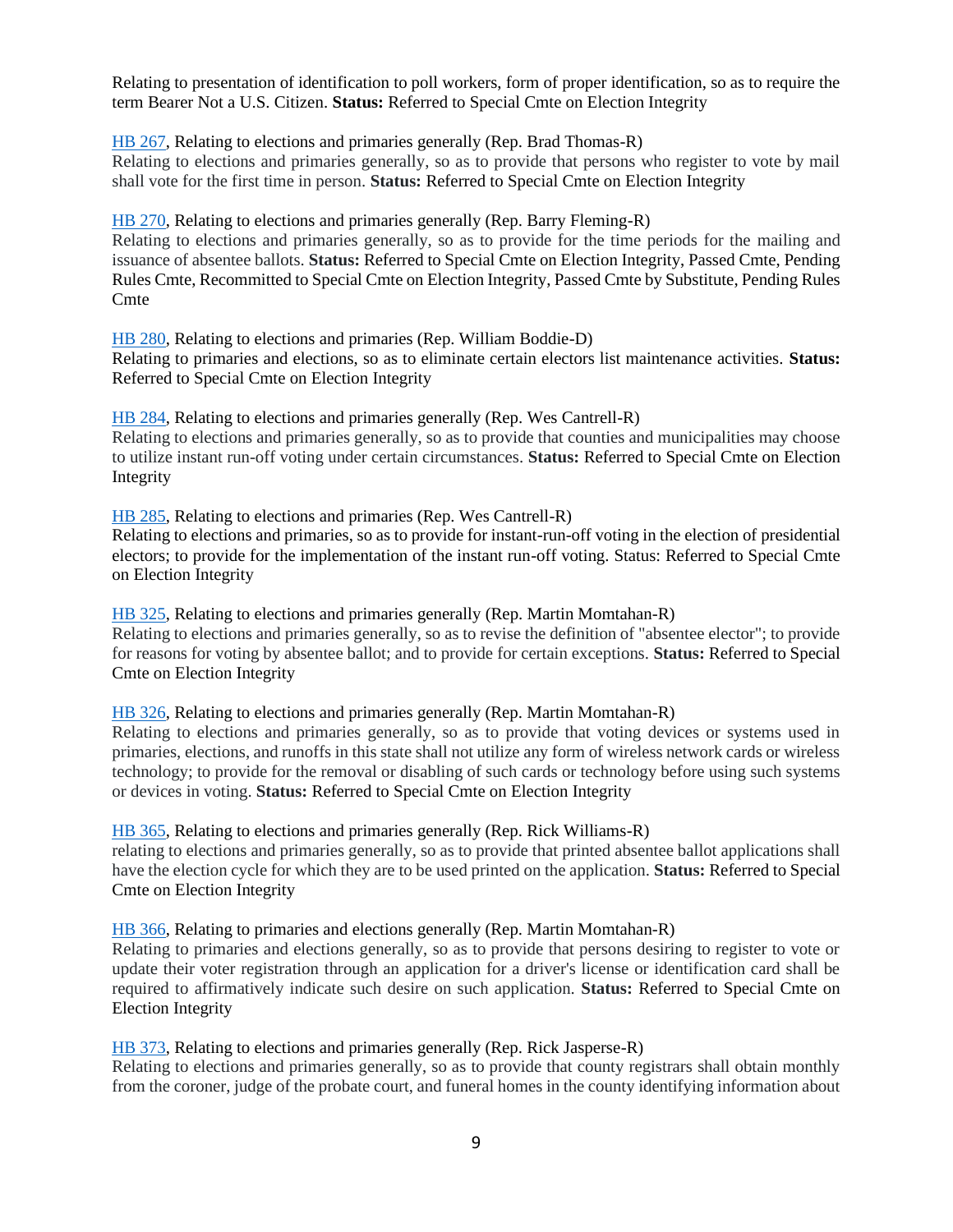persons who died in the county during the previous month. **Status:** Referred to Special Cmte on Election Integrity

[HB 406,](https://www.legis.ga.gov/legislation/59567) Relating to elections and primaries generally (Rep. Will Wade-R)

Relating to elections and primaries generally, so as to provide for audits of certain primaries and elections; to provide for access to election records for such auditors; and to provide for public access to the results of such audits. **Status:** Referred to Special Cmte on Election Integrity

[HB 491,](https://www.legis.ga.gov/legislation/59771) Relating to elections and primaries generally (Rep. Shaw Blackmon-R)

Relating to elections and primaries generally, so as to provide additional requirements on the State Election Board's power to adopt emergency rules and regulations. **Status:** Referred to Special Cmte on Election Integrity

[HB 492,](https://www.legis.ga.gov/legislation/59772) Relating to elections and primaries generally (Rep. Shaw Blackmon-R)

Relating to primaries and elections generally, so as to make the Secretary of State a nonvoting ex officio member of the State Election Board; to provide for the appointment, confirmation, term, and removal of the chairperson of the State Election Board; to revise provisions relating to a quorum of such board; to require the Secretary of State to support and assist the State Election Board. **Status:** Referred to Special Cmte on Election Integrity

[HB 493,](https://www.legis.ga.gov/legislation/59773) Relating to elections and primaries generally (Rep. Shaw Blackmon-R)

Relating to elections and primaries generally, so as to provide for the State Election Board to assume temporary control over local election and voter registration administration; to provide a definition; to provide for the appointment of the Secretary of State to carry out such local election and voter registration duties. **Status:** Referred to Special Cmte on Election Integrity

[HB 494,](https://www.legis.ga.gov/legislation/59774) Relating to elections and primaries generally (Rep. James Burchett-R) Relating to elections and primaries generally, so as to provide for the submission of photocopies of voter identification documents for absentee voting. **Status:** Referred to Special Cmte on Election Integrity

[HB 501,](https://www.legis.ga.gov/legislation/59781) Relating to elections and primaries generally (Rep. Shaw Blackmon-R)

Relating to primaries and elections generally, so as to provide that recounts shall count the text portions of ballots; to provide for discretionary recounts in certain circumstances; and to provide certain procedures for conducting recounts in partisan elections. **Status:** Referred to Special Cmte on Election Integrity

#### [HB 506,](https://www.legis.ga.gov/legislation/59800) Relating to elections and primaries generally (Rep. Matthew Gambill-R)

Relating to elections and primaries generally, so as to provide that the State Election Board shall promulgate minimum standards for voting equipment; to provide that the Secretary of State shall test and certify such equipment; to provide that each county shall be authorized to obtain whichever certified voting equipment it chooses. **Status:** Referred to Special Cmte on Election Integrity

[HB 507,](https://www.legis.ga.gov/legislation/59801) Relating to elections and primaries generally (Rep. Rick Williams-R)

Relating to elections and primaries generally, so as to regulate the distribution of absentee ballot applications by third-party entities; to provide for disclaimers and the use of proper forms by certain persons in distributing absentee ballot applications. **Status:** Referred to Special Cmte on Election Integrity

[HB 512,](https://www.legis.ga.gov/legislation/59806) Relating to elections and primaries generally (Rep. Rick Jasperse-R) Relating to elections and primaries generally, so as to revise the times for advance voting. **Status:** Referred to Special Cmte on Election Integrity

[HB 537,](https://www.legis.ga.gov/legislation/59837) Relating to elections and primaries generally (Rep. Mitchell Scoggins-R) So as to provide for removal from office for boards of registrars and county boards of elections and registration under certain circumstances; to provide that absentee ballots shall be printed on safety paper;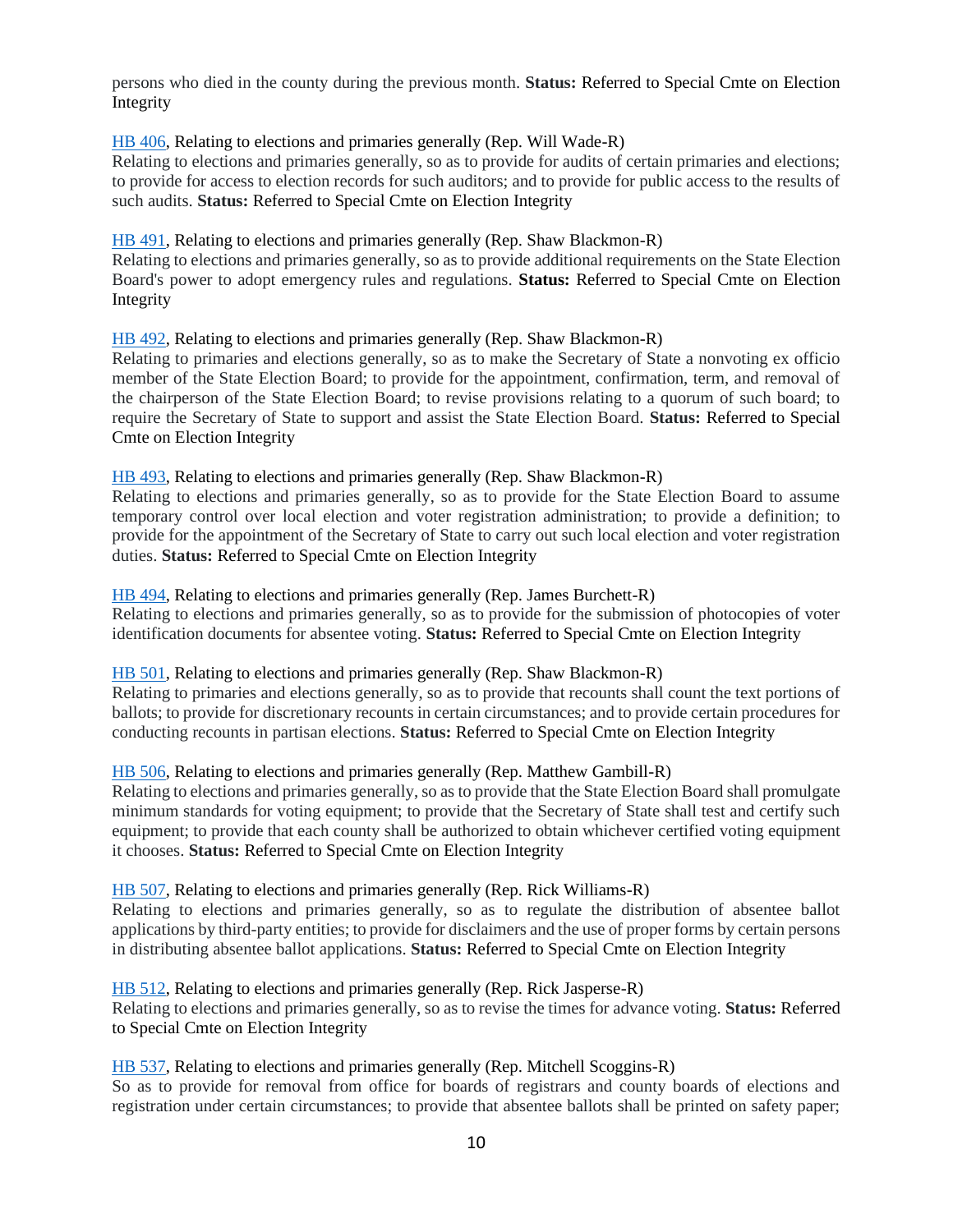to provide for the submission of certain forms of identification by electors with absentee ballot applications and absentee ballots; and to provide for audio and video recordings of ballot processing and counting. **Status: Referred to Special Cmte on Election Integrity** 

### [HB 659,](https://www.legis.ga.gov/legislation/60130) Relating to primaries and elections generally (Rep. Shea Roberts-D)

Relating to primaries and elections generally, so as to provide for the scanning and publishing on a county website or the Secretary of State's website of paper ballots, unofficial precinct returns, and ballots from recounts; to provide for the inspection and copying of original ballots by certain persons following the completion of a recount. **Status:** Referred to Special Cmte on Election Integrity

### [HB 615,](https://www.legis.ga.gov/legislation/59990) Relating to elections and primaries generally (Rep. Todd Jones-R)

Relating to elections and primaries generally, so as to provide for an automatic recount and recanvass under certain circumstances; to provide for certain reports. **Status:** Referred to Special Cmte on Election Integrity

### [HB 701,](https://www.legis.ga.gov/legislation/60229) Relating to elections and primaries generally (Rep. Barry Fleming-R)

Relating to elections and primaries generally, so as to revise a definition; to provide additional powers of the State Election Board regarding suspending superintendents; to provide for the appointment of temporary and permanent replacement superintendents. **Status:** Referred to Special Cmte on Election Integrity

[SB 29,](https://www.legis.ga.gov/legislation/59020) Relating to elections and primaries generally (Sen. Jason Anavitarte-R)

So as to provide for the submission of certain forms of identification by electors with absentee ballot applications and absentee ballots. **Status:** Referred to Ethics Cmte

#### [SB 40,](https://www.legis.ga.gov/legislation/59064) Relating to elections and primaries generally (Sen. Jen Jordan-D)

Relating to elections and primaries generally, so as to revise the time and method for opening and tabulating absentee ballots; and to provide for an effective date. **Status:** Referred to Ethics Cmte, Passed Cmte by Substitute, Pending Rules Cmte, Passed Senate, Sent to House, Referred to Special Cmte on Election Integrity

[SB 62,](https://www.legis.ga.gov/legislation/59208) Relating to elections and primaries (Sen. Lindsey Tippins-R)

Relating to elections and primaries, so as to provide the name and designation of the precinct appears on her ballot. **Status:** Referred to Ethics Cmte, Passed Cmte by Substitute, Pending Rules Cmte, Senate Rules Calendar, Senate Tabled, Taken off Table, Passed Senate, Sent to House, Referred to Special Cmte on Election Integrity

[SB 67,](https://www.legis.ga.gov/legislation/59216) Relating to elections and primaries generally (Sen. Larry Walker-R)

Relating to elections and primaries generally, so as to provide for the submission of identification in connection with absentee ballot applications. **Status:** Referred to Ethics Cmte, Passed Subcmte, Pending Cmte, Passed Cmte by Substitute, Pending Rules Cmte, Passed Senate, Sent to House, Referred to Special Cmte on Election Integrity

[SB 68,](https://www.legis.ga.gov/legislation/59219) Relating to elections and primaries (Sen. Jeff Mullis-R) Relating to elections and primaries, so as to revise the manner of delivery of voted absentee ballots. **Status:** Referred to Ethics Cmte

[SB 69,](https://www.legis.ga.gov/legislation/59221) Relating to elections and primaries (Sen. Jeff Mullis-R)

Relating to elections and primaries, so as to provide that persons desiring to register to vote through an application for a driver's license shall be required to affirmatively indicate such desire on such application. **Status:** Referred to Ethics Cmte, Passed Cmte, Pending Rules Cmte, Senate Rules Calendar, Senate Tabled, Taken from Table, Recommitted to Ethics Cmte

[SB 70,](https://www.legis.ga.gov/legislation/59220) Relating to elections and primaries (Sen. Jeff Mullis-R)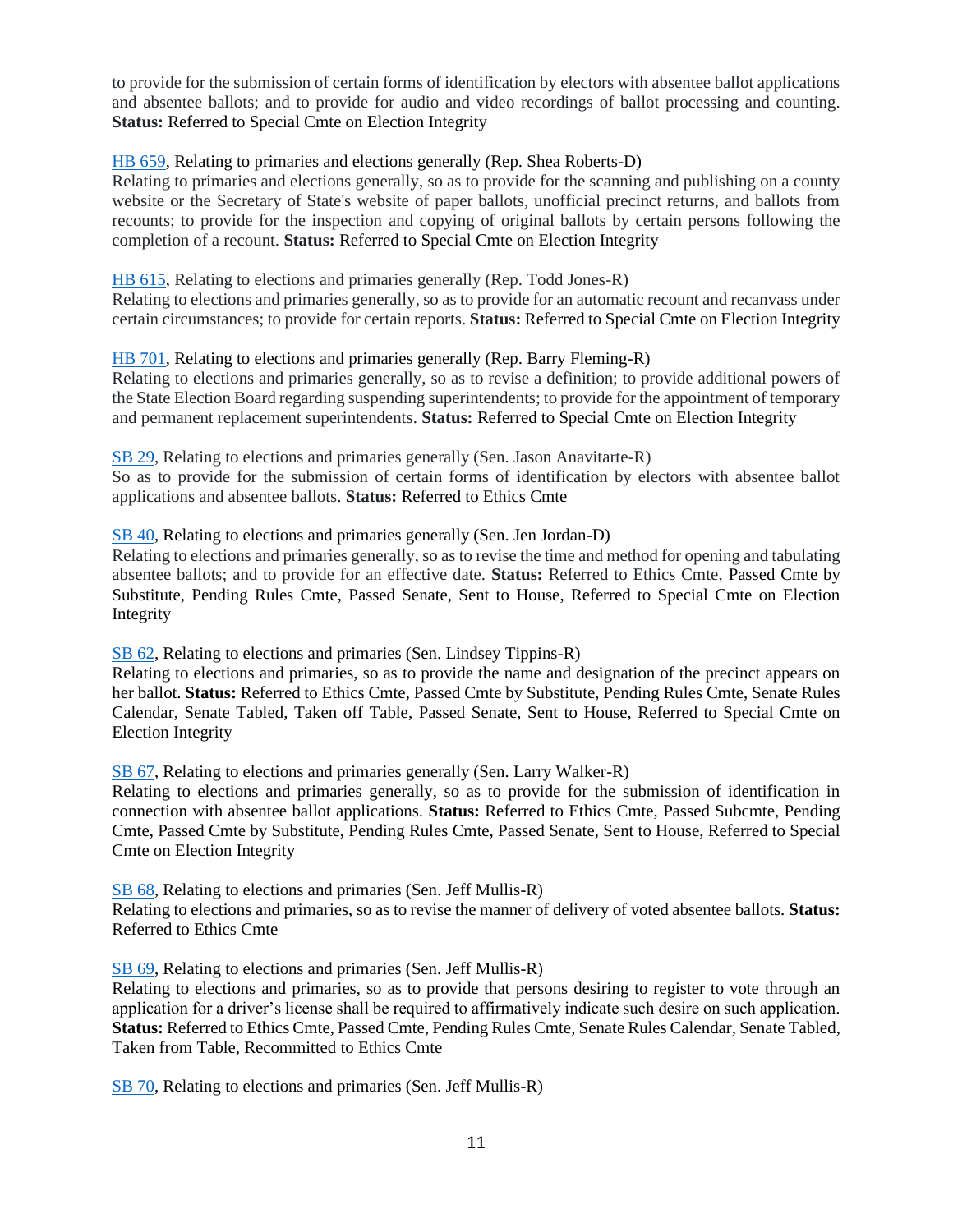Relating to Elections and Primaries, so as to provide that a person who votes in a general election in another state and subsequently moves to this state shall be ineligible to vote in a runoff in this state. **Status:** Referred to Ethics Cmte

#### [SB 71,](https://www.legis.ga.gov/legislation/59224) Relating to elections and primaries (Sen. Jeff Mullis-R)

Relating to Elections and Primaries, so as to revise the definition of "absentee elector" to provide for reasons for voting by absentee ballot and to provide for certain exemptions. **Status:** Referred to Ethics Cmte, Passed Subcmte, Passed Cmte by Substitute, Pending Rules Cmte, On Rules Calendar, Senate Tabled, Taken from Table, Recommitted to Ethics Cmte

#### [SB 72,](https://www.legis.ga.gov/legislation/59222) Relating to elections and primaries (Sen. Jeff Mullis-R)

Relating to Elections and Primaries, so as to provide that the county registrars shall obtain monthly from the coroner, probate judge and funeral homes in the county identifying information about who has died in the county during the previous month. **Status:** Referred to Ethics Cmte, Passed Cmte, Pending Rules Cmte, On Senate Rules Calendar, Senate Tabled, Taken off Table, Senate Passed, Sent to House, Referred to Special Cmte on Election Integrity

[SB 73,](https://www.legis.ga.gov/legislation/59223) Relating to elections and primaries (Sen. Jeff Mullis-R) Relating to elections and primaries, so as to limit the distribution of absentee ballot applications. **Status**: Referred to Ethics Cmte

[SB 74,](https://www.legis.ga.gov/legislation/59225) Relating to elections and primaries (Sen. Jeff Mullis-R)

Relating to elections and primaries, so as to revise the ability of poll watchers at tabulating centers to observe the vote county process. **Status:** Referred to Ethics Cmte, Passed Cmte, Pending Rules Cmte, On Senate Rules Calendar, Senate Table, Taken off Table, Senate Passed, Sent to House, Referred Special Cmte on Election Integrity

#### [SB 89,](https://www.legis.ga.gov/legislation/59310) Relating to elections and primaries generally (Sen. Butch Miller-R)

Relating to elections and primaries generally, so as to provide for a chief elections assistance officer; to provide for the qualifications, appointment, supervision, and duties of such officer; to provide for election assistance coaches; to provide for the identification of low-performing county election superintendents; to provide for comprehensive on-site evaluation of election management practices. **Status:** Referred to Ethics Cmte, Passed Subcmte, Pending Cmte, Passed Cmte by Substitute, Pending Rules Cmte, Passed Senate, Sent to House, Referred to Special Cmte on Election Integrity

#### [SB 93,](https://www.legis.ga.gov/legislation/59325) Relating to elections and primaries generally (Sen. Randy Robertson-R)

elating to elections and primaries generally, so as to provide for the use of portable and movable polling facilities in certain circumstances; and to provide for standards for such facilities. **Status:** Referred to Ethics Cmte, Passed Subcmte, Passed Cmte, Pending Rules Cmte, On Senate Rules Calendar, Senate Tabled, Taken from Table, Recommitted to Ethics Cmte

### [SB 99,](https://www.legis.ga.gov/legislation/59363) Relating to elections and primaries generally (Sen. Elena Parent-D)

Relating to elections and primaries generally, so as to provide that all advance voting locations shall be open and available for voting on the day of a primary, election, or runoff for any elector of the county to vote; and to provide for procedures and requirements. **Status:** Referred to Ethics Cmte

#### [SB 141,](https://www.legis.ga.gov/legislation/59533) Relating to elections and primaries generally (Sen. Jason Anavitarte-R)

Relating to elections and primaries generally, so as to provide for immediate counting and tabulation of ballots after the close of the polls until such counting and tabulation is completed; and to provide notice of number of ballots cast. **Status:** Referred to Ethics Cmte, Passed Cmte by Substitute, Pending Rules Cmte, On Senate Rules Calendar, Senate Tabled, Taken from Table, Recommitted to Ethics Cmte

[SB 184,](https://www.legis.ga.gov/legislation/59712) Relating to elections and primaries generally (Sen. Bill Cowsert-R)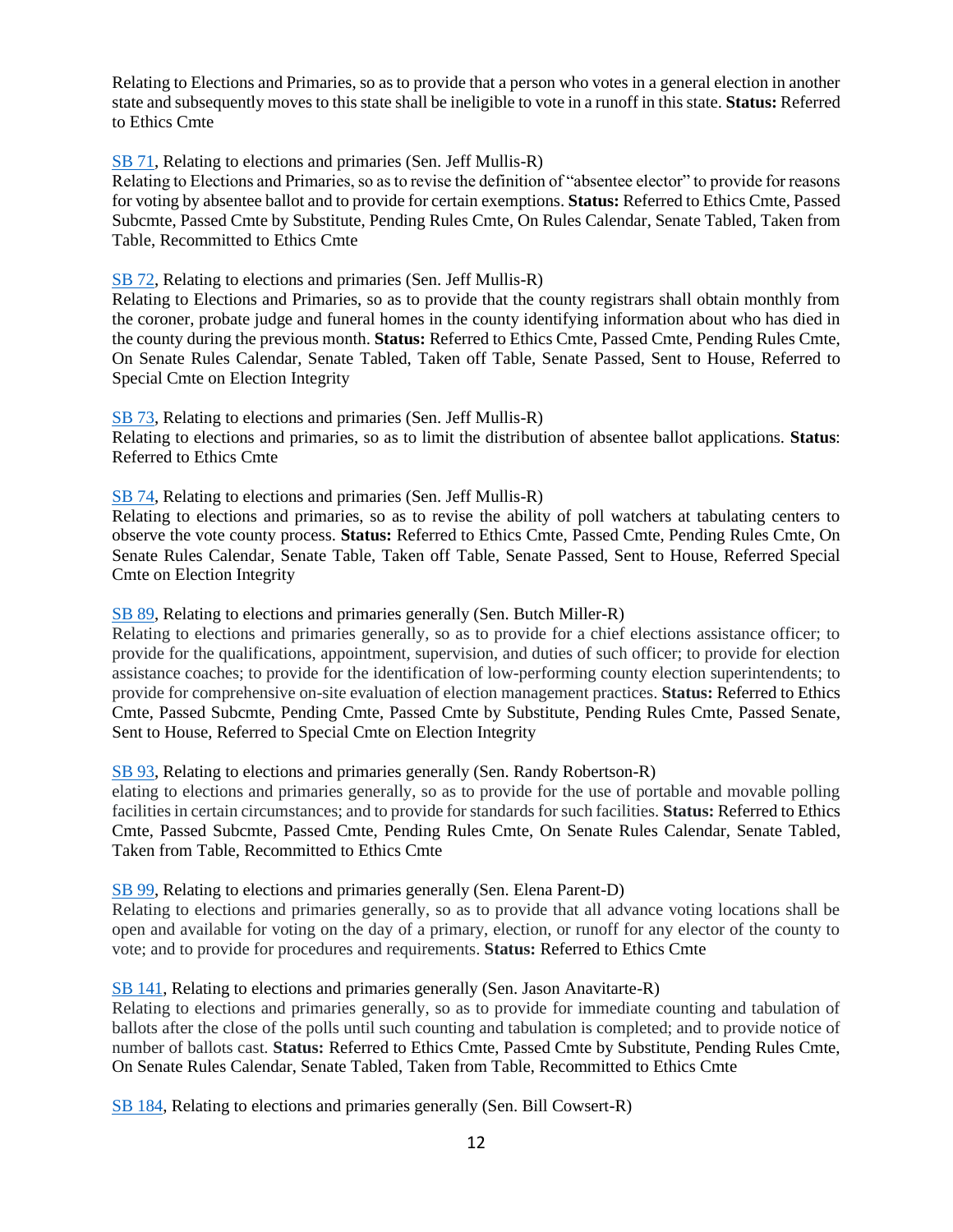Relating to elections and primaries generally, so as to revise the time for inputting credit for voting data; and to provide for sanctions for failure to meet deadlines. **Status:** Referred to Ethics Cmte, Passed Cmte, Pending Rules Cmte, Passed Senate, Sent to House, Referred to Special Cmte on Election Integrity

### [SB 188,](https://www.legis.ga.gov/legislation/59718) Relating to elections and primaries generally (Sen. Bill Cowsert-R)

Relating to elections and primaries generally, so as to provide for an election results reporting system to be established and maintained by the Secretary of State; and to provide for the submission of certain information to such reporting system by county superintendents. **Status:** Referred to Ethics Cmte, Passed Cmte, Pending Rules Cmte, Passed Senate, Sent to House, Referred to Special Cmte on Election Integrity

### [SB 192,](https://www.legis.ga.gov/legislation/59745) Relating to elections and primaries generally (Sen. Jason Anavitarte-R)

Relating to elections and primaries generally, so as to provide for hearings and procedures when the right of a person to register to vote, vote, or remain on the list of electors is challenged. **Status:** Referred to Ethics Cmte

### [SB 241,](https://www.legis.ga.gov/legislation/60009) Relating to elections and primaries generally (Sen. Mike Dugan-R)

Relating to elections and primaries generally, so as to provide for the establishment of a voter intimidation and illegal election activities hotline; to limit the ability of the State Election Board and the Secretary of State to enter into certain consent agreements; to amend Article 1 of Chapter 13 of Title 50 of the O.C.G.A., relating to general provisions regarding administrative procedure, so as to provide for the submission and suspension of emergency rules by the State Election Board. **Status:** Referred to Ethics Cmte

#### [SB 253,](https://www.legis.ga.gov/legislation/60052) Relating to elections and primaries generally (Sen. Nikki Merritt-D) Relating to elections and primaries generally, so as to provide for notice when polling places are relocated. **Status**: Referred to Ethics Cmte

[SB 273,](https://www.legis.ga.gov/legislation/60199) Relating to elections and primaries generally (Sen. Burt Jones-R) Relating to elections and primaries generally, so as to authorize local governments to conduct elections by paper ballot in 2021. **Status:** Referred to Ethics Cmte

[SB 325,](https://www.legis.ga.gov/legislation/61051) Remove provisions for absentee ballot drop boxes (Sen. Butch Miller-R, Rep. Frank Ginn-R, Rep. Sheila McNeill-R, Rep. Jeff Mullis-R, Rep. Chuck Payne-R, and others) Relating to elections and primaries generally, so as to remove provisions relating to absentee ballot drop boxes and the requirements therefor. **Status:** Referred to Ethics Cmte

[SB 350,](https://www.legis.ga.gov/legislation/61200) Provide for nonpartisan elections for any county offices (Sen. John Albers-R) Relating to elections and primaries generally, so as to authorize the General Assembly to provide by local legislation for nonpartisan elections for any county offices; to provide procedures for such nonpartisan general elections. **Status:** Referred to Ethics Cmte

### **Ethics**

<span id="page-12-0"></span>[HB 333,](https://www.legis.ga.gov/legislation/59399) Georgia Government Transparency & Campaign Finance Commission (Rep. Chuck Efstration-R) Relating to ethics in government, so as to revise the powers and duties of the Georgia Government Transparency and Campaign Finance Commission. **Status:** Referred to Judiciary Cmte, Passed Cmte by Substitute, Pending Rules Cmte, Passed House, Sent to Senate, Referred to Ethics Cmte, Passed Cmte by Substitute, Pending Rules Cmte, Passed Senate Rules Cmte as Senate Rules Cmte Substitute, Senate Rules Calendar, Senate Tabled, Taken from Table, Recommitted to Rules Cmte; Passed by Cmte substitute, pending Rules Cmte

### **Gaming**

<span id="page-12-1"></span>[HB 86,](https://www.legis.ga.gov/legislation/58917) Sports Wagering (Rep. Ron Stephens-R)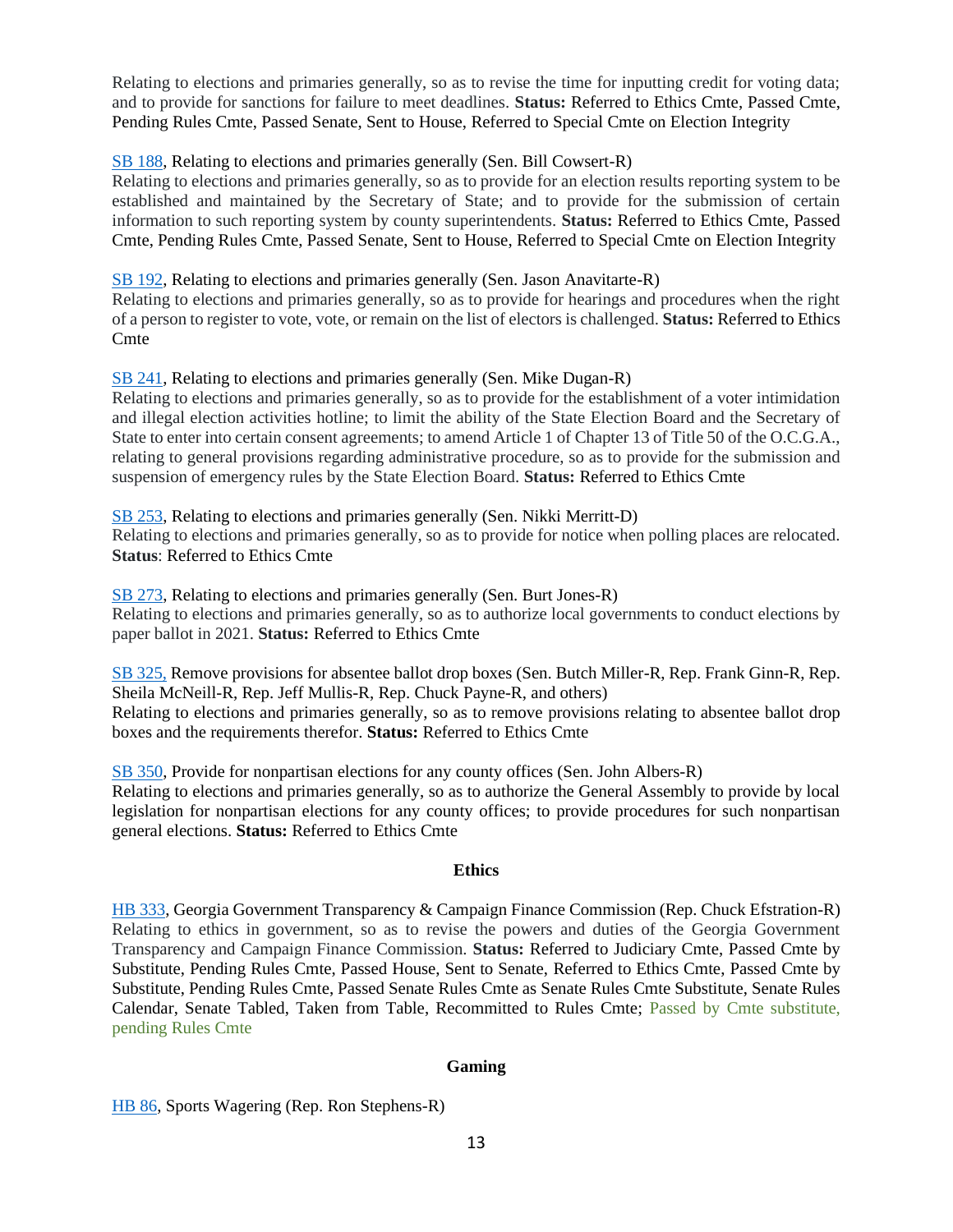To provide for the lottery game of sports wagering; to provide oversight of such lottery game by the Georgia Lottery Corporation. **Status:** Referred to Economic Development & Tourism Cmte, Passed Cmte, Sent to Rules Cmte, Withdrawn and recommitted to the Economic Development & Tourism Cmte, Passed Cmte by Substitute, Pending Rules Cmte, On House Rules Calendar, House Postponed, Withdrawn from House Rules Calendar and Recommitted to Rules Cmte

#### [HB 538,](https://www.legis.ga.gov/legislation/59838) To provide for pari-mutuel betting (Rep. Ron Stephens-R)

Relating to state government, so as to provide for pari-mutuel horse racing in this state at a limited number of licensed equestrian centers; to create the Georgia Horse Racing Commission; to provide for the comprehensive regulation of pari-mutuel and related activities; to provide for definitions; to enter into the Interstate Compact on Licensure of Participants in Live Racing with Pari-mutuel Wagering. **Status:** Referred to Economic Development & Tourism Cmte

#### [HB 544,](https://www.legis.ga.gov/legislation/59852) Relating to Lottery Board and COAM operators (Rep. Alan Powell-R)

Relating to lottery for education, so as to change the composition of the board of directors of the lottery; to comprehensively revise Article 3, relating to bona fide coin operated amusement machines. **Status:** Referred to Regulated Industries Cmte, Passed Cmte by Substitute, Pending Rules Cmte, Passed House, Sent to Senate, Referred to Regulated Industries & Utilities Cmte, Hearing Only

#### [HR 30,](https://www.legis.ga.gov/legislation/58966) Authorizing Licensed Destination Resort Casinos (Rep. Ron Stephens-R)

A Resolution proposing an amendment to the Constitution so as to authorize the General Assembly to provide by law for the local authorization of a limited number of licensed destination resort facilities casino resorts within the state; to authorize the operation and regulation of limited casino gaming within the state; to provide for the submission of this amendment for ratification or rejection. **Status:** Referred to Economic Development and Tourism Cmte, Withdrawn from Economic Development & Tourism Cmte and Recommitted to Regulated Industries Cmte, Passed Lottery Oversight-Gaming Subcmte by Substitute, Pending Cmte

#### [HR 184,](https://www.legis.ga.gov/legislation/59846) To provide for pari-mutuel betting (Rep. Ron Stephens-R)

To provide for pari-mutuel betting in this state; to provide for submission of a constitutional amendment for ratification. **Status:** Referred to Economic Development & Tourism Cmte, Defeated in Cmte

[SB 30,](https://www.legis.ga.gov/legislation/59018) To provide for pari-mutuel horse racing (Sen. Brandon Beach-R)

To provide for pari-mutuel horse racing in this state at a limited number of licensed equestrian centers and create the Georgia Horse Racing Commission. **Status:** Referred to Regulated Industries & Utilities Cmte

#### [SB 142,](https://www.legis.ga.gov/legislation/59534) Sports Wagering (Sen. Jeff Mullis-R)

Relating to lottery for education, so as to provide for the lottery game of sports wagering in this state; to provide for oversight of such lottery game by the Georgia Lottery Corporation. **Status:** Referred to Regulated Industries & Utilities Cmte, Hearing Only, Passed by Cmte Substitute, Pending Rules Cmte, Passed Senate by Substitute, Sent to House, Referred to Economic Development & Tourism Cmte, Passed Cmte by Substitute, Pending Rules Cmte, House Rules Calendar, House Recommitted back to Rules Cmte, House Rules Cmte Calendar, Recommitted to Economic Development Cmte

#### [SB 212,](https://www.legis.ga.gov/legislation/59904) To provide for pari-mutuel betting (Sen. Jeff Mullis-R)

Relating to state government, so as to provide for pari-mutuel horse racing in this state at a limited number of licensed equestrian centers; to create the Georgia Horse Racing Commission; to provide for the comprehensive regulation of pari-mutuel and related activities; to provide for definitions; to enter into the Interstate Compact on Licensure of Participants in Live Racing with Pari-mutuel Wagering. **Status:** Referred to Regulated Industries & Utilities Cmte

[SR 53,](https://www.legis.ga.gov/legislation/59227) To provide for pari-mutuel betting (Sen. Brandon Beach-R)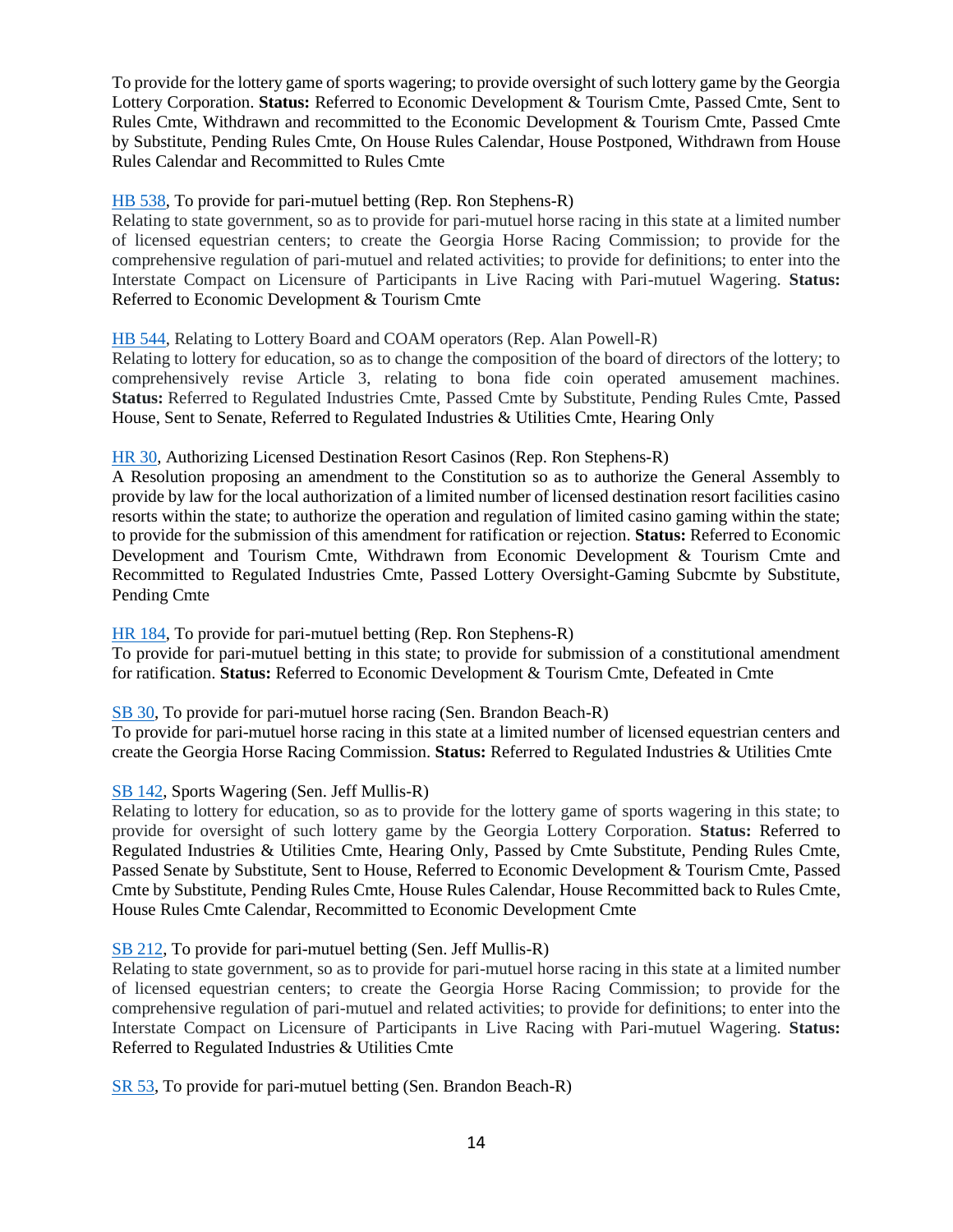To provide for pari-mutuel betting in this state; to provide for submission of a constitutional amendment for ratification. **Status:** Referred to Regulated Industries & Utilities

#### [SR 131,](https://www.legis.ga.gov/legislation/59903) To provide for pari-mutuel betting (Sen. Jeff Mullis-R)

To provide for pari-mutuel betting in this state; to provide for submission of a constitutional amendment for ratification. **Status:** Referred to Regulated Industries & Utilities

#### [SR 135,](https://www.legis.ga.gov/legislation/59914) To provide for sports betting (Sen. Jeff Mullis-R)

To provide for sports betting in this state; to provide for submission of a constitutional amendment for ratification. **Status:** Referred to Regulated Industries & Utilities, Passed Cmte by Substitute, Pending Rules Cmte, Passed Senate by Substitute, Sent to House, Referred to Economic Development & Tourism Cmte, Passed Cmte by Substitute, Pending Rules Cmte, House Rules Calendar, House Recommitted back to Rules Cmte, House Rules Cmte Calendar, Recommitted to Economic Development Cmte

#### **Government**

#### <span id="page-14-0"></span>[HB 608,](https://www.legis.ga.gov/legislation/59983) Broadband Services (Rep. Marcus Wiedower-R)

Relating to state government, so as to provide for planning, deployment, and incentives of broadband services throughout the state; to provide for definitions; to provide for certain powers, duties, and responsibilities of the OneGeorgia Authority and the Department of Community Affairs relative to funding and contractual awards for the deployment of broadband services to unserved areas and unserved locations within such areas; to provide certain criteria and conditions for such awards. **Status:** Governmental Affairs Cmte, Hearing Only

[HB 1040,](https://www.legis.ga.gov/legislation/61391) Require community action agencies to submit audit reports and IRS forms before contracts with DHS (Rep. Patty Bentley-D)

Relating to economic rehabilitation services, so as to require community action agencies to submit audit reports and IRS forms to the Department of Audits and Accounts before any contracts with the Department of Human Services are made or offered; to require each member of the board of directors of a community action agency to execute contracts between the community action agency and the Department of Human Services. **Status:** Referred to Budget and Fiscal Affairs Oversight Cmte

#### **Public Health**

<span id="page-14-1"></span>[HB 996,](https://www.legis.ga.gov/legislation/61326) Provide additional exceptions to "Dietetics Practice Act" (Rep. Kasey Carpenter-R) Relating to professions and businesses, so as change and provide for additional exceptions to the "Dietetics Practice Act," to allow individuals credentialed in the field of nutrition to provide advice, counseling, or evaluations in matters of food, diet, or nutrition under certain circumstances; to provide for conforming cross-references. **Status:** Referred to Regulated Industries Cmte, Passed SubCmte by Substitute, Pending Full Cmte

[HB 1000,](https://www.legis.ga.gov/legislation/61330) Exception for inoculation of canines and felines against rabies (Rep. Stan Gunter-R) Relating to control of rabies, so as to provide an exception for inoculation of canines and felines against rabies for animals for which such vaccine would compromise the animal's health or if it is medically unnecessary. **Status:** Referred to Agriculture & Consumer Affairs Cmte

[HB 1005,](https://www.legis.ga.gov/legislation/61335) Require local school systems to conduct suicide screenings (Rep. Mesha Mainor-D) Relating to student health in elementary and secondary education, so as to require local school systems to conduct suicide screenings on all students age eight through 18. **Status:** Referred to Education Cmte

[HB 1057,](https://www.legis.ga.gov/legislation/61410) Provide standard suite of services for mental health that community service boards. (Rep. Gerald Greene-R)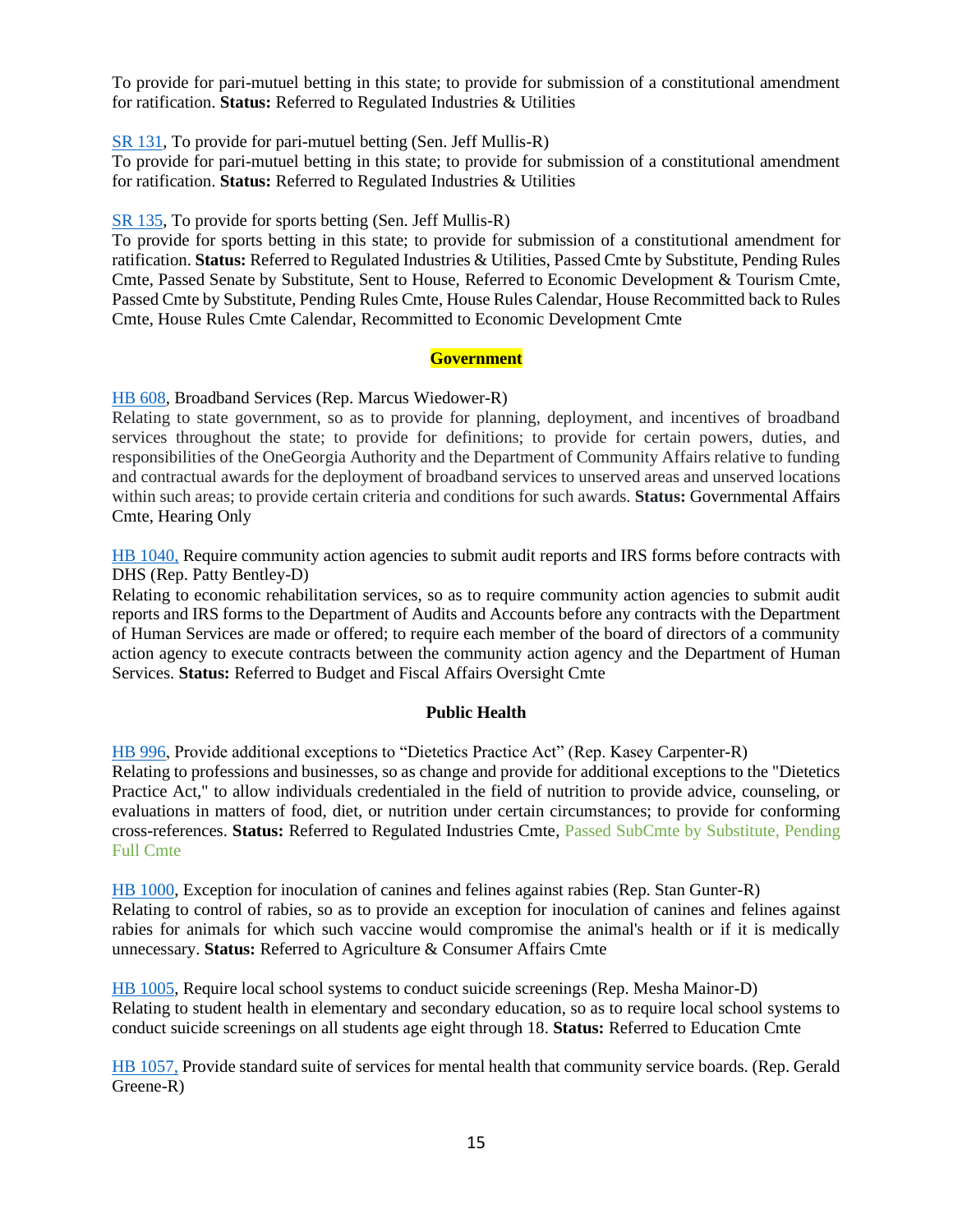Relating to general provisions regarding administration of mental health, developmental disabilities, addictive diseases, and other disability services, so as to provide for a standard suite of services that community service boards are required to provide in their respective service areas. **Status:** Referred to Health & Human Services Cmte

#### [HB 918,](https://www.legis.ga.gov/legislation/61144) Establish the Georgia Rare Disease Advisory Council (Rep. Mike Cheokas-R)

Relating to health, so as to provide for the establishment of the Georgia Rare Disease Advisory Council; to provide for legislative findings; to provide for membership; to provide for the duties and powers of the advisory council; to provide for an annual report. **Status:** Referred to Health & Human Services Cmte, Passed Cmte by Substitute, Pending Rules Cmte

[HB 1086,](https://www.legis.ga.gov/legislation/61479) Lower age to 50 years old to offer inpatients influenza vaccinations prior to discharge (Rep. Katie Dempsey-R)

Relating to influenza vaccinations for discharged patients aged 65 and older, vaccinations or other measures for health care workers in hospitals, immunity from liability, and standing orders, so as to lower the age to 50 years old for hospitals to offer inpatients vaccinations for the influenza virus prior to discharge. **Status:**  Referred to Health & Human Services Cmte, Passed Cmte, Pending Rules Cmte

#### [HB 1175,](https://www.legis.ga.gov/legislation/61674) Regulate raw dairy products (Rep. Clay Pirkle-R)

Relating to standards, labeling, and adulteration of food, so as to authorize and regulate the production, handling, transporting, and sale of raw milk and raw milk products for human consumption; to provide standards for safety, cleanliness, and health for such products and animals producing them; to authorize the Commissioner of Agriculture to enforce such standards. **Status:** Referred to Agriculture & Consumer Affairs Cmte; hearing only

[HB 1192,](https://www.legis.ga.gov/legislation/61694) Provisions for Medicaid services to persons with HIV (Rep. Sharon Cooper-R)

Relating to medical assistance generally, so as to require the Department of Community Health to submit a Section 1115 waiver request to the federal Centers for Medicare and Medicaid Services for a demonstration project to provide treatment services under Medicaid to persons in this state living with HIV. **Status:** Referred to Health & Human Services Cmte, Passed Cmte by Substitute, Pending Rules Cmte

[SB 338,](https://www.legis.ga.gov/legislation/61152) Extension of postpartum coverage under Medicaid to one year after birth (Sen. Dean Burke-R) To increase postpartum coverage under Medicaid from six months to one year following birth. **Status:**  Referred to Health and Human Services Cmte, Passed Cmte by Substitute, Pending Rules Cmte, Senate Passed, Sent to House, Referred to Health and Human Services Cmte

[SB 345,](https://www.legis.ga.gov/legislation/61178) Prohibit state and local governments from mandating vaccine passports (Sen. Jeff Mullis-R) Relating to general provisions regarding state government, to prohibit state and local governments from mandating vaccine passports. **Status:** Referred to Health and Human Services Cmte

[SB 372,](https://www.legis.ga.gov/legislation/61303) Provide that certain vaccination requirements or immunity passports are unlawful discriminatory practices (Sen. Brandon Beach-R)

Relating to control of hazardous conditions, preventable diseases, and metabolic disorders, so as to provide that certain requirements or actions relating to vaccination status or possession of immunity passport are unlawful discriminatory practices; to provide for exceptions; to provide that an individual may not be required to receive certain vaccines. **Status:** Referred to Judiciary Cmte

[SB 404,](https://www.legis.ga.gov/legislation/61503) Authorize the GBI and FBI to retain certain fingerprints under certain conditions (Sen. John Albers-R)

Relating to emergency medical services personnel, so as to authorize the Georgia Bureau of Investigation and the Federal Bureau of Investigation to retain certain fingerprints under certain conditions. **Status:**  Referred to Public Safety Cmte, Pass Cmte, Pending Rules Cmte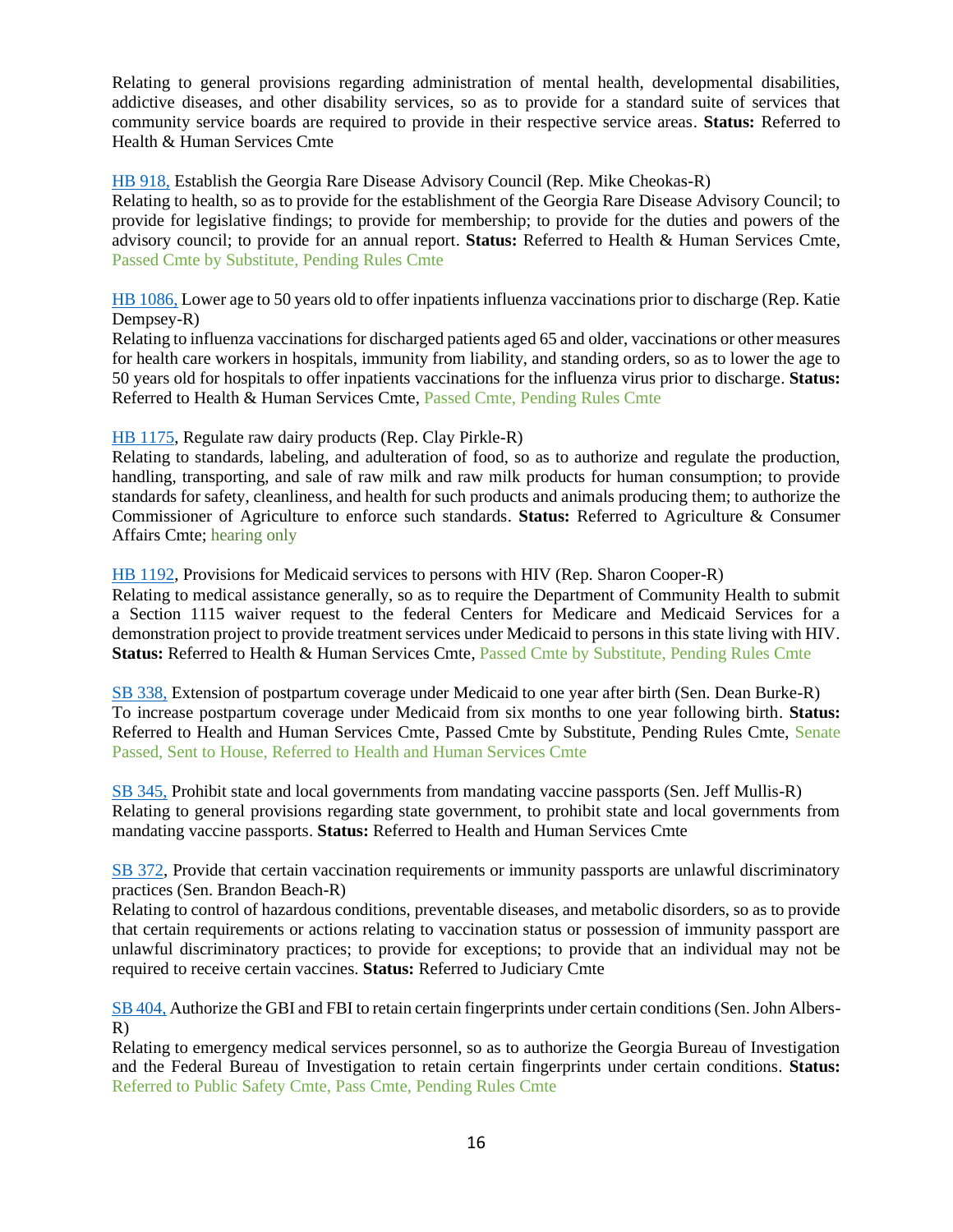[SB 487,](https://www.legis.ga.gov/legislation/61977) Diagnostic breast examination be treated as favorably as screening mammography with respect to cost-sharing requirements (Sen. Sheila McNeill)

Relating to insurance generally, so as to provide that diagnostic breast examinations shall not be treated less favorably than screening mammography for breast cancer with respect to cost-sharing requirements. **Status:** Referred to Insurance and Labor Cmte

#### **Health – General**

<span id="page-16-0"></span>[HB 394,](https://www.legis.ga.gov/legislation/59549) Relating to taxes on tobacco and vaping products (Rep. Ron Stephens-R) Relating to taxes on tobacco and vaping products, so as to revise the rate of taxation for tobacco products and vapor products; and to provide for the taxation of certain products that contain nicotine. **Status:** Referred to Ways & Mean Cmte

#### [HB 702,](https://www.legis.ga.gov/legislation/60230) Professional licensing boards (Rep. Joseph Gullett-R)

Relating to appointment and general powers of division director, members and meetings of professional licensing boards, examination standards, roster of licensees, and funding, so as to provide that home addresses of licensees are treated as confidential. **Status:** Referred to Governmental Affairs Cmte

[HR 236,](https://www.legis.ga.gov/legislation/60093) House Study Committee on Safe Staffing of Nurses (Rep. Jodi Lott-R)

A Resolution creating the House Study Committee on the Safe Staffing of Nurses in Georgia. **Status:**  Referred to Human Relations & Aging Cmte

[HB 972,](https://www.legis.ga.gov/legislation/61248) Licensing requirements for professional counselors (Rep. Dave Belton-R)

Relating to licensing provisions regarding professional counselors, social workers, and marriage and family therapists, so as to change certain definitions; to provide for an additional member to the Georgia Composite Board of Professional Counselors, Social Workers, and Marriage and Family Therapists; to change the licensing requirement and exceptions; to change the eligibility for licensure requirements; to remove the ability of the board to issue a license without examination; to change the requirement for licensure in professional counseling; to eliminate certain continuing education requirements. **Status:** Referred to Regulated Industries Cmte

[HB 1038,](https://www.legis.ga.gov/legislation/61389) Update of Rural Physician Tax Credit (Rep. Sharon Cooper-R)

Relating to imposition, rate, computation, exemptions, and credits relative to state income taxes, so as to limit eligibility for the rural physician tax credit to persons qualifying as a rural physician on or before December 31, 2022; to provide for automatic repeal; to create a new tax credit for rural physicians, dentists, nurse practitioners, and physician assistants. **Status:** Referred to Ways & Means Cmte

[SB 199,](https://www.legis.ga.gov/legislation/59755) Relating to taxes on tobacco and vaping products (Sen. Jeff Mullis-R)

Relating to taxes on tobacco and vaping products, so as to permit the sale and delivery of tobacco products, alternative nicotine products, and vapor products by licensed manufacturers located outside of this state directly to individuals in this state under certain conditions. **Status:** Referred to Finance Cmte, Passed Cmte by Substitute, Pending Rules Cmte, On Senate Rules Calendar, Senate Tabled, Taken from Table, Recommitted to Finance Cmte

#### **Hospitals**

<span id="page-16-1"></span>[HB 261,](https://www.legis.ga.gov/legislation/59255) Care and protection of indigent and elderly (Rep. Todd Jones-R) To provide for the establishment of a pilot program to conduct a simulated exchange for health care facilities to purchase and sell charity care credits to meet their charity care requirements. **Status:** Referred to Human Resources & Aging Cmte, Hearing Only

[HB 290,](https://www.legis.ga.gov/legislation/59302) Relating to regulation of hospitals and related institutions (Rep. Ed Setzler-R)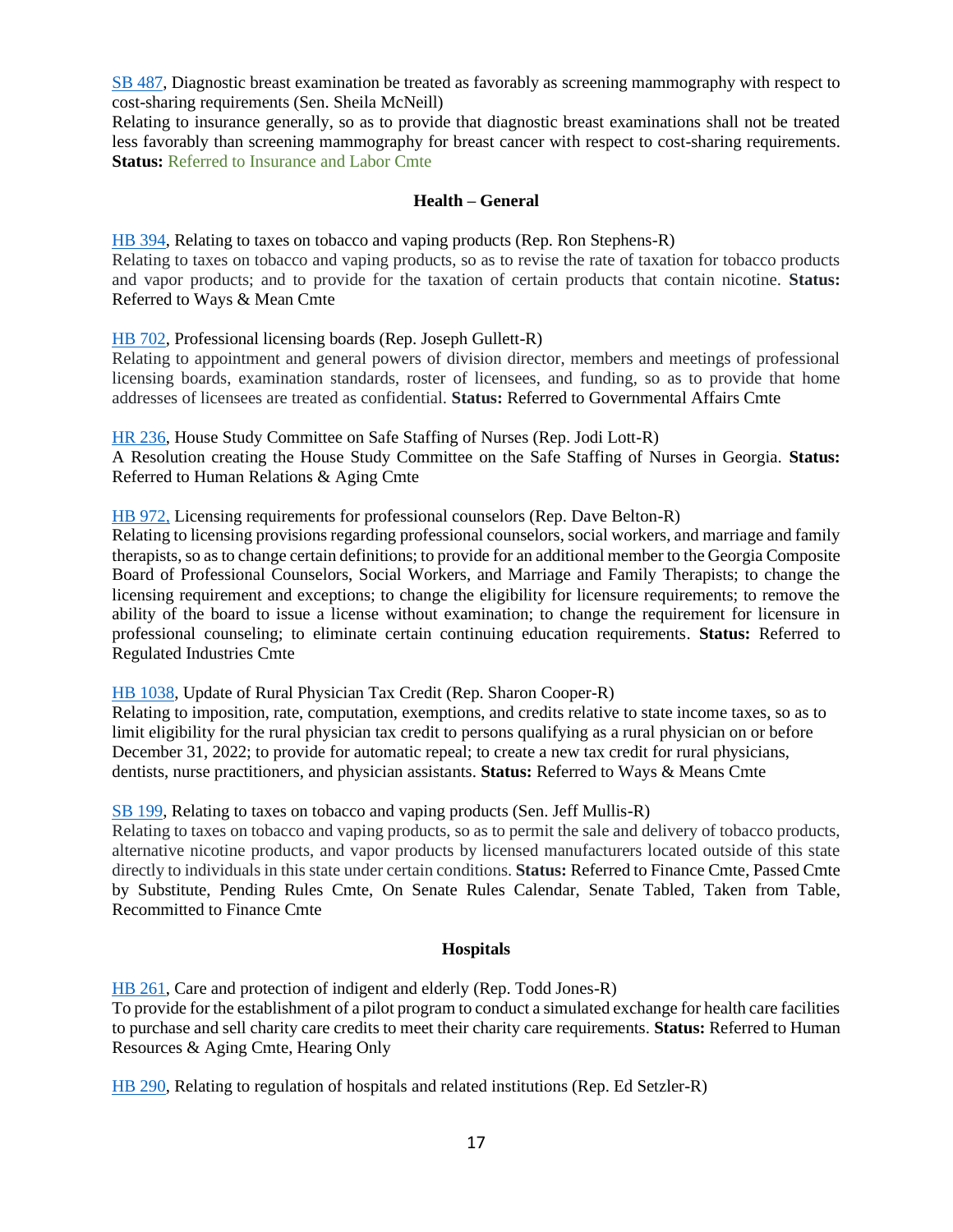Relating to regulation of hospitals and related institutions, so as to prohibit hospitals and nursing homes from instituting any policy during a declared public health emergency that limits patients' abilities to be visited by designated family members or friends as a condition precedent to obtaining or maintaining a permit to operate a hospital or nursing home. **Status:** Referred to Human Relations & Aging Cmte, Hearings Held, Passed Cmte by Substitute, Pending Rules Cmte, Passed House, Sent to Senate, Referred to Health & Human Services Cmte, Passed Cmte by Substitute, Pending Rules Cmte, Passed Senate, Sent to House, House Passed as Amended by the House, Sent to Senate for Agree/Disagree, Motion made to Table, Tabled

### [HB, 697,](https://www.legis.ga.gov/legislation/60225) To require hospital data collection (Rep. Mark Newton-R)

Relating to health care data collection, so as to require hospitals to participate in a survey disclosing whether such hospitals maintain technology allowing the electronic sharing of certain patient information with other hospitals; to provide that the department shall collect the survey results and submit a report to the legislature; and to require the use of certified electronic health technology by certain hospitals. **Status:**  Referred to Special Cmte on Access to Quality Health Care, Passed Cmte, Pending Rules Cmte, Passed House, Sent to Senate, Referred to Health & Human Services Cmte

[SB 19,](https://www.legis.ga.gov/legislation/58941) Surgical Smoke Evacuation Systems (Sen. Gloria Butler-D)

To require hospitals and ambulatory surgical centers to utilize surgical smoke evacuation systems during surgical procedures to protect patients and health care works. **Status:** Referred to Health & Human Services **C**mte

[SB 31,](https://www.legis.ga.gov/legislation/59019) Care and protection of indigent and elderly (Sen. Chuck Hufstetler-R)

To provide for the establishment of a pilot program to conduct a simulated exchange for health care facilities to purchase and sell charity care credits to meet their charity care requirements. **Status:** Referred to Finance Cmte, Passed Cmte by Substitute, Pending Rules Cmte, Recommitted to Finance Cmte

#### **Insurance**

<span id="page-17-0"></span>[HB 115,](https://www.legis.ga.gov/legislation/58962) Relating to insurance, so as to prohibit certain information (Rep. Mike Wilensky-R) Relating to insurance, so as to prohibit certain insurers from using information derived from genetic testing for any nontherapeutic purpose in the absence of a diagnosis of a condition related to such information. **Status:** Referred to Insurance Cmte

[HB 969,](https://www.legis.ga.gov/legislation/61245) Update regulation of company holding systems (Rep. Tyler Paul Smith-R)

Relating to insurance holding company systems, so as to update the regulation of insurance company holding systems per direction from the National Association of Insurance Commissioners; to provide guidelines for group capital calculation in insurance company holding systems; to provide guidelines for liquidity stress test framework in insurance company holding systems; to provide standards governing transactions within an insurance holding company system when an insurer is deemed to be in a hazardous financial condition; to provide protections for an affiliate in an insurance holding company system when a domestic insurer is subject to certain proceedings; to provide clarifications on confidentiality and to extend confidentiality protections to third-party consultants designated by the Commissioner. **Status:** Referred to Insurance Cmte, Passed Cmte by Substitute, Pending Rules Cmte

[HB 1021,](https://www.legis.ga.gov/legislation/61360) Decrease minimum nonforfeiture interest rate for induvial deferred annuities (Rep. Eddie Lumsden- R)

Relating to standard nonforfeiture provisions for individual deferred annuities, so as to decrease the minimum nonforfeiture interest rate for individual deferred annuities from 1 percent to 0.15 percent. **Status:**  Referred to Insurance Cmte, Passed Cmte, Pending Rules Cmte

[HB 1288,](https://www.legis.ga.gov/legislation/61906) Provide assignment of certain group term life insurance benefits to pay for funeral services (Rep. Darlene Taylor-R)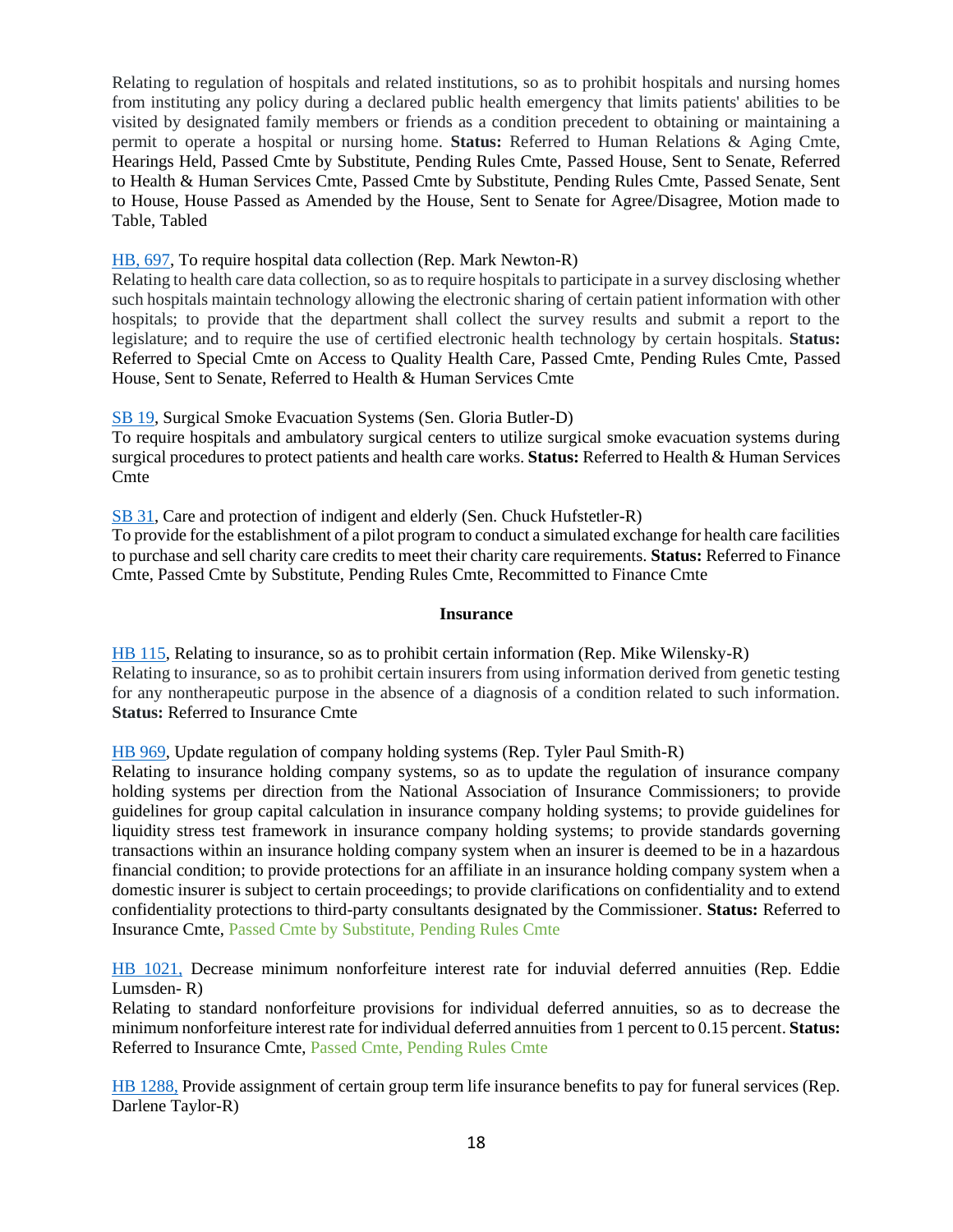Relating to the State Employees' Assurance Department, so as to provide for the assignment of certain group term life insurance benefits to pay for funeral services of a deceased individual who was a member of the Employees' Retirement System of Georgia, Georgia Legislative Retirement System, or Georgia Judicial Retirement System; to provide for a definition. **Status:** Referred to Insurance Cmte

### [SB 1,](https://www.legis.ga.gov/legislation/58869) Georgia All-Payer Claims Database (Sen. Dean Burke-R)

Relating to the Georgia All-Payer Claims Database, so as to provide that entities that receive certain tax credits and that provide self-funded, employer sponsored health insurance plans are submitting entities and provide for related matter. **Status:** Referred to Finance Cmte, Hearing Only

#### [SB 112,](https://www.legis.ga.gov/legislation/59454) Life insurance notification to policy owners and beneficiaries (Sen. Marty Harbin-R)

Relating to life insurance, so as to require annual notification to policy owners and requested beneficiaries of the existence of such policies; to require insurers to review the National Association of Insurance Commissioners life insurance policy locator on a quarterly basis; and to provide for reporting. **Status:** Referred to Insurance & Labor Cmte, Passed Cmte by Substitute, Pending Rules Cmte, Senate Passed by Substitute, Sent to House, Referred to Insurance & Labor Cmte, Hearing Only

#### [SB 113,](https://www.legis.ga.gov/legislation/59453) Life insurers' requirement to review national policy locator (Sen. Marty Harbin-R)

Relating to life insurance, so as to provide for life insurers' requirement to review the National Association of Insurance Commissioners' life insurance policy locator service; to provide for reporting; to provide for the Commissioner to prescribe reporting; to provide for a sunset provision for reporting requirements; and to provide for enforcement. **Status:** Referred to Insurance & Labor Cmte, Passed Cmte by Substitute, Pending Rules Cmte, Passed Senate, Sent to House, Referred to Insurance & Labor Cmte, Hearing Only

#### [SB 330,](https://www.legis.ga.gov/legislation/61078) Protection for applicants or insured who have donated organs (Sen. John Albers-R)

To amend Title 33 of the O.C.G.A., relating to insurance, so as to prohibit insurers from cancelling, modifying coverage, refusing to issue, or refusing to renew life insurance policies solely because the applicant or insured donated a liver or kidney; to amend Chapter 7 of Title 48 of the O.C.G.A., relating to income taxes, so as to revise an income tax deduction based on a taxpayer's living donation of all or part of his or her liver, pancreas, kidney, intestine, lung, or bone marrow. **Status:** Referred to Insurance & Labor Cmte, Passed Cmte, Passed Senate, Sent to House, Referred to Insurance Cmte, Passed Cmte, Pending Rules Cmte, Withdrawn from Insurance & Labor Cmte, Recommitted to Ways & Means Cmte

#### **Pharmaceuticals**

<span id="page-18-0"></span>[HB 164,](https://www.legis.ga.gov/legislation/59086) Prescription Drug Financial Protection Act (Rep. Demetrius Douglas-D)

Relating to insurance generally, so as to require all health insurers to pass along no less than 80 percent of all prescription drug rebates to enrollees that such insurer receives from third parties with regard to such enrollee's prescription drugs. **Status:** Referred to Special Committee on Access to Quality Health Care, Hearing Only, Passed Cmte by Substitute As Amended, Pending Rules

[HB 447,](https://www.legis.ga.gov/legislation/59642) Disclosure of health insurance plan data (Rep. David Knight-R)

Relating to the state employees' health insurance plan, so as to require that all contracts for health care coverage or services under the state health benefit plan contain provisions relating to disclosure of cost related data. **Status:** Referred to Special Committee on Access to Quality Health Care, Hearing Only

#### [HB 448,](https://www.legis.ga.gov/legislation/59643) Disclosure of cost related data for PeachCare for Kids Program (Rep. David Knight-R) Relating to medical assistance generally, so as to require that all contracts for health care coverage or services under Medicaid and the PeachCare for Kids Program contain provisions relating to disclosure of

cost related data. **Status:** Referred to Special Committee on Access to Quality Health Care, Hearing Only

[HB 867,](https://www.legis.ga.gov/legislation/61050) Pharmacy Benefit Manager and Rebates (Rep. Mark Newton-R)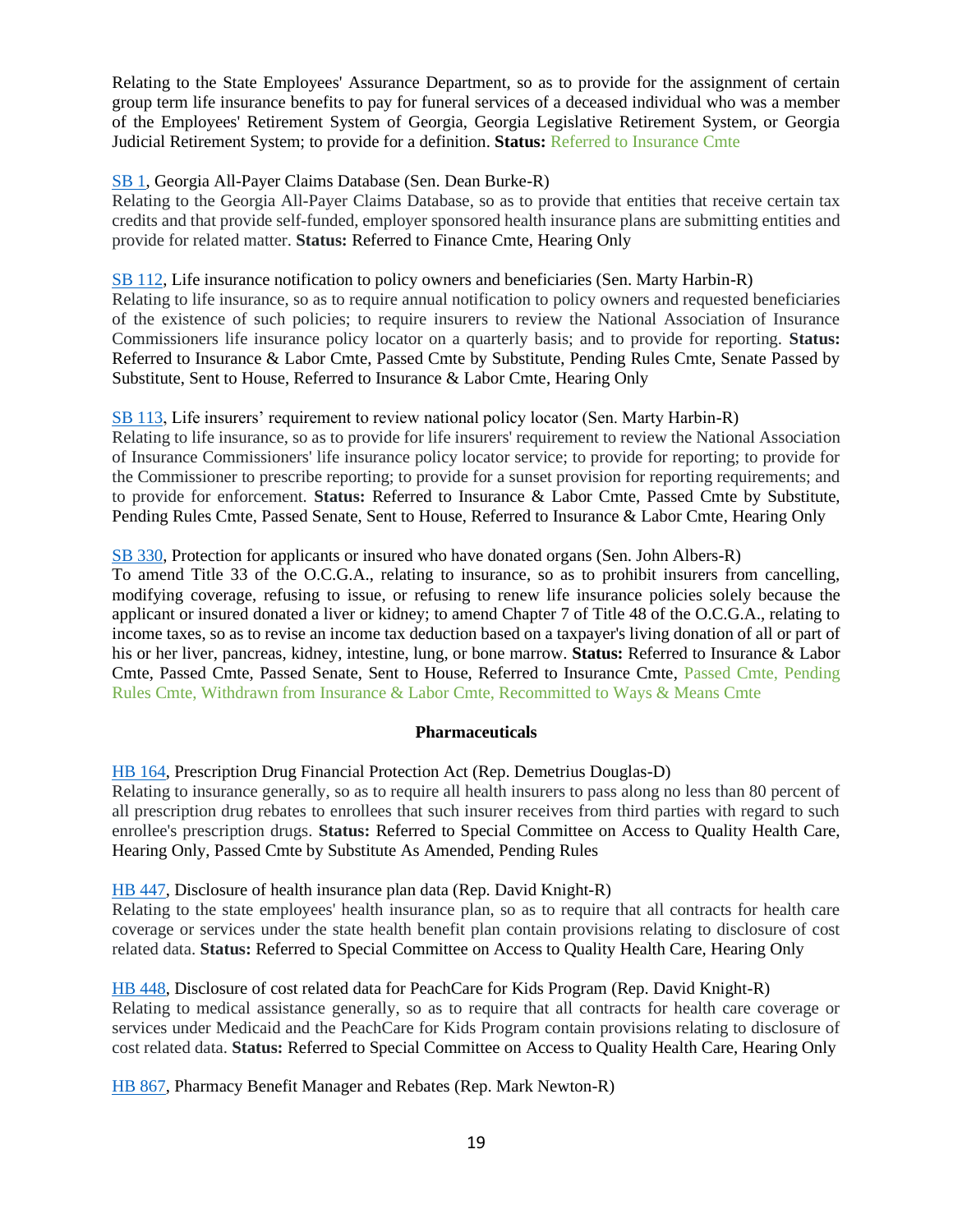Relating to regulation and licensure of pharmacy benefits managers, so as to revise the definition of "rebate"; to require pharmacy benefits managers to disclose the true net cost and final net cost, if applicable, of prescription drugs to insureds; to require pharmacy benefits managers to calculate cost sharing requirements for insureds based on the true net cost of prescription drugs; to provide for remittance of difference in cost sharing payments by insureds based on final net cost. **Status:** Referred to Special Cmte on Access to Quality Health Care, Passed Cmte by Substitute, Passed House, Sent to Senate, Referred to Insurance and Labor Cmte

[HB 963,](https://www.legis.ga.gov/legislation/61239) Provisions for controlled substances (Rep. Butch Parrish-R)

Relating to controlled substances, so as to change certain provisions relating to Schedule I controlled substances and Schedule IV controlled substances; to change certain provisions relating to the definition of dangerous drugs. **Status:** Referred to Health & Human Services Cmte, Passed Cmte, Pending Rules Cmte

[SB 341,](https://www.legis.ga.gov/legislation/61156) Guidelines for prior authorization of prescribed medicine for chronic conditions (Sen. Kay Kirkpatrick-R)

Relating to the prior authorizations of healthcare services, to provide guidelines for the prior authorization of a prescribed medication for chronic conditions requiring ongoing medication therapy under certain circumstances. **Status:** Referred to Insurance and Labor Cmte, Passed Cmte by Substitute, Pending Rules Cmte

#### **Taxes**

<span id="page-19-0"></span>[HB 100,](https://www.legis.ga.gov/legislation/58944) Excise tax exemption for vehicles owned by public transportations systems (Rep. Carl Gilliard-D) Relating to levy of excise tax, rate, taxation of motor fuels not commonly sold or measured by gallon, rate, prohibition of tax on motor fuel by political subdivisions, exception, and exempted sales, so as to provide for exemption from certain excise taxes on motor fuel and compressed natural gas for public mass transit vehicles owned by public transportation systems, certain vehicles owned by public campus transportation systems, and school buses operated by public school systems. **Status:** Referred to Ways & Means Cmte

#### [HB 104,](https://www.legis.ga.gov/legislation/58951) Equipment Rental Tax (Rep. Ron Stephens-R)

So as to levy and impose a tax on persons who enter certain rental agreements with certain equipment rental companies within a certain period of time. **Status:** Referred to Ways and Means Cmte

[HB 122,](https://www.legis.ga.gov/legislation/58990) To Extend Sales Tax Exemption for manufacturers of concrete (Rep. John Corbett-R) To extend the sunset for a manufacturers' sales tax exemption for concrete mixers to 2026. **Status:** Referred to Ways and Means Cmte, Passed Cmte by Substitute, Pending Rules Cmte **Note:** The language was added to SB 6.

[HB 304,](https://www.legis.ga.gov/legislation/59345) Tax credit for medical equipment and pharmaceuticals (Rep. Jodi Lott-R) Tax credit for medical equipment and supplies manufacturers and pharmaceutical and medicine manufacturers; provide tax credit. **Status:** Referred to Ways & Means Cmte

[HB 398,](https://www.legis.ga.gov/legislation/59559) Relating to job tax credits (Rep. Bruce Williamson-R)

Relating to conditions for taking job tax credit by business enterprises and calculating credit, so as to remove the job cap. **Status:** Referred to Ways & Means Cmte

#### [HB 469,](https://www.legis.ga.gov/legislation/59705) Tax Credits for historic structures (Rep. Ron Stephens-R)

Relating to the imposition, rate, and computation and exemptions from state income taxes, so as to revise procedures, conditions, and limitations relating to tax credits for the rehabilitation of historic structures to provide for preapproval of additional tax credits for current recipients of tax credits. **Status:** Referred to Ways & Means Cmte, Passed Cmte by Substitute, Pending Rules Cmte, Withdrawn from Rules Calendar and Recommitted to Rules Cmte, Passed House, Sent to Senate, Referred to Finance Cmte, Passed Cmte by Substitute, Pending Rules Cmte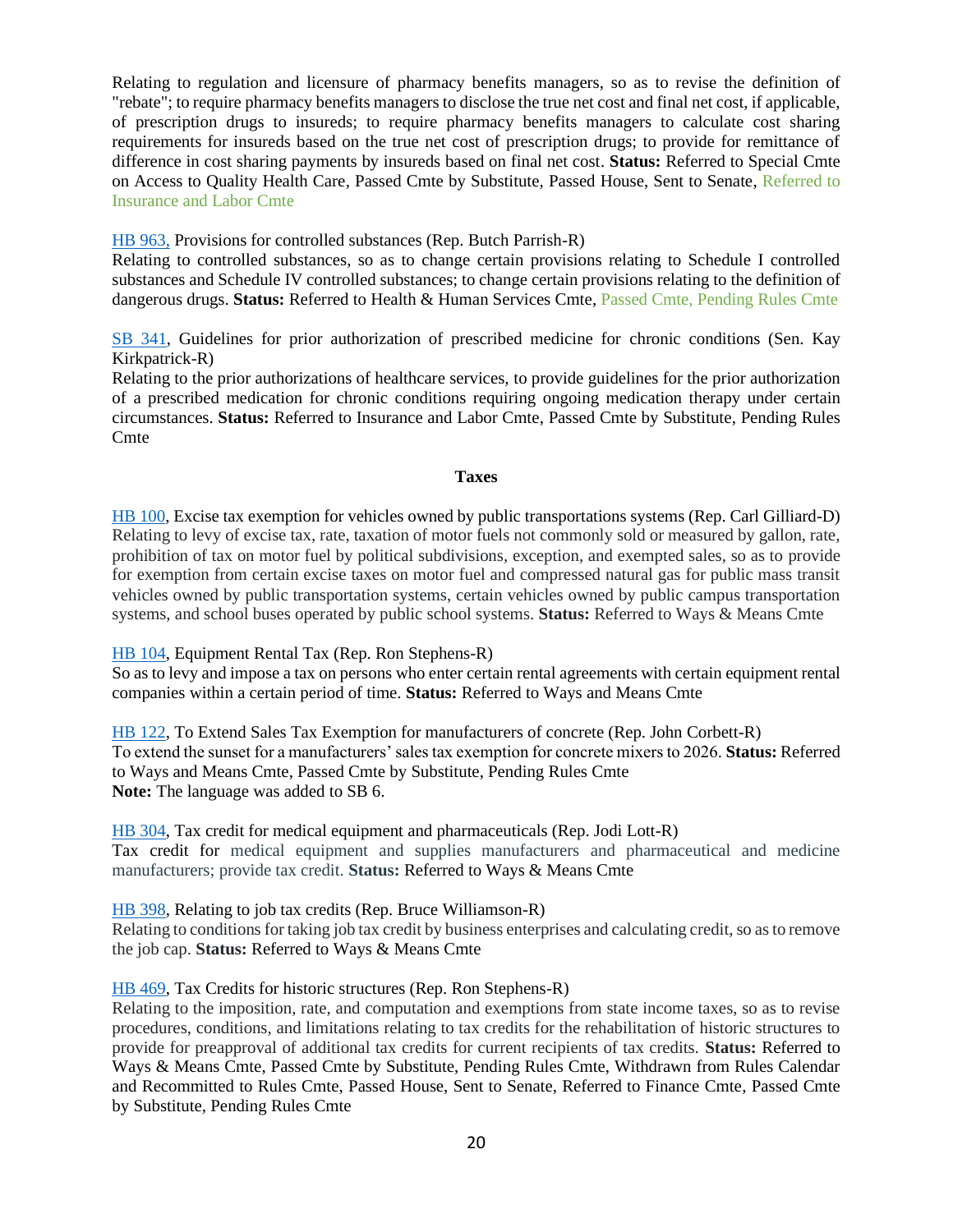[HB 452,](https://www.legis.ga.gov/legislation/59647) Tax Credit for Class III railroads (Rep. Rick Jasperse-R)

Relating to tax credit for Class III railroads and reporting, so as to extend an income tax credit for expenditures on the maintenance of railroad track owned or leased by Class III railroads. **Status:** Referred to Ways & Means Cmte

Note: The language from HB 452 was added to [HB 587,](https://www.legis.ga.gov/legislation/59948) Georgia Economic Renewal Act of 2021.

[HB 586,](https://www.legis.ga.gov/legislation/59947) Georgia Economic Recovery Act of 2021 (Rep. Sam Watson-R)

Relating to general provisions regarding sales and use taxes, so as to extend the sunset date for the exemption for projects of regional significance. **Status:** Referred to Ways & Means Cmte, Passed Cmte by Substitute, Pending Rules Cmte, House Passed, Sent to Senate, Referred to Finance Cmte, Passed Cmte by Substitute, Pending Rules Cmte

[HB 587,](https://www.legis.ga.gov/legislation/59948) Georgia Agribusiness and Rural Jobs Act (Rep. Bruce Williamson-R)

Relating to revenue and taxation, so as to provide for a tax credits for various expenditures and manufacturers. **Status:** Referred to Ways & Means Cmte, Passed Cmte by Substitute, Pending Rules Cmte, House Passed, Sent to Senate, Referred to Finance Cmte, Passed Cmte, Pending Rules Cmte, Senate Tabled, Taken from Table, Recommitted to Rules Cmte

[HB 979,](https://www.legis.ga.gov/legislation/61255) Tax credit for lower income individuals who lease dwellings (Rep. Derek Mallow-D) Relating to imposition, rate, computation, and exemptions from income taxes, so as to provide for a tax credit for lower income individuals who lease dwellings under certain conditions. **Status:** Referred to Ways & Means Cmte

[HB 1039,](https://www.legis.ga.gov/legislation/61390) Extend tax credit for expenditures on the maintenance of Class III railroads (Rep. Mack Jackson-D)

Relating to tax credit for Class III railroads and reporting, so as to extend the income tax credit for expenditures on the maintenance of railroad track owned or leased by Class III railroads. **Status:** Referred to Ways & Means Cmte

[HB 1053,](https://www.legis.ga.gov/legislation/61406) Extend tax credit for certain expenditures by postproduction companies (Rep. Ron Stephens-R) Relating to the imposition, rate, computation, exemptions, and credits for state income tax, so as to extend a tax credit for certain expenditures made by postproduction companies. **Status:** Referred to Ways & Means Cmte, Passed Cmte, Pending Rules Cmte

[HB 1189,](https://www.legis.ga.gov/legislation/61691) Include mining in tax credits allowable for purchases/acquisitions of qualified investment property (Rep. Bruce Williamson-R)

Relating to imposition, rate, computation, exemptions, and credits relative to state income tax, so as to expand the credits allowable for purchases and acquisitions of qualified investment property for manufacturing and telecommunications facilities to include mining facilities. **Status:** Referred to Ways & Means Cmte

[SB 148,](https://www.legis.ga.gov/legislation/59556) Special Council on Tax Reform and Fairness (Sen. Chuck Hufstetler-R)

To create the 2021 Special Council on Tax Reform and Fairness for Georgians and the Special Joint Committee on Georgia Revenue Structure; to state legislative findings and intent; to make provisions relative to legislative procedure for consideration of legislation recommended by the council and the special joint committee. **Status:** Referred to Finance Cmte, Passed Cmte by Substitute, Pending Rules Cmte, Passed Senate, Sent to House, Referred to Budget & Fiscal Affairs Oversight Cmte, Passed Cmte by Substitute, Pending Rules Cmte, On House Rules Calendar, Defeated in the House

[SB 323,](https://www.legis.ga.gov/legislation/60971) Repeal state income tax (Sen. Butch Miller-R)

To repeal the state income tax in its entirety; to repeal various income tax credits; to provide for related matters. **Status:** Referred to Finance Cmte.